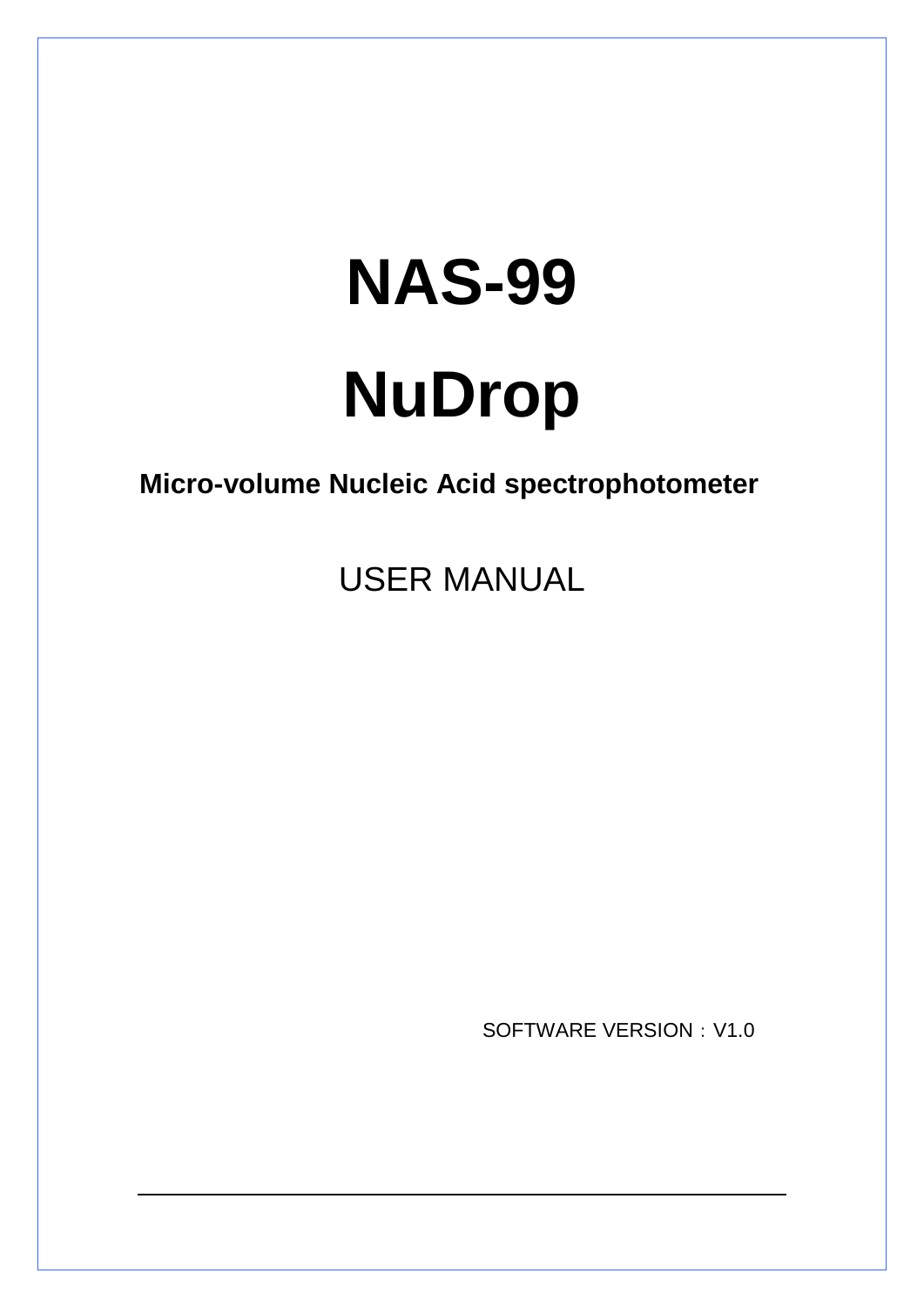# **Contents**

| 1 <sub>1</sub>            |                                                     |  |
|---------------------------|-----------------------------------------------------|--|
| 2.                        |                                                     |  |
| 3 <sub>1</sub>            |                                                     |  |
| $\overline{\mathbf{4}}$ . |                                                     |  |
| 5.                        |                                                     |  |
| 6.                        |                                                     |  |
|                           |                                                     |  |
| 8.                        | 8.3 Concentration Calculation (Beer-Lambert Law)233 |  |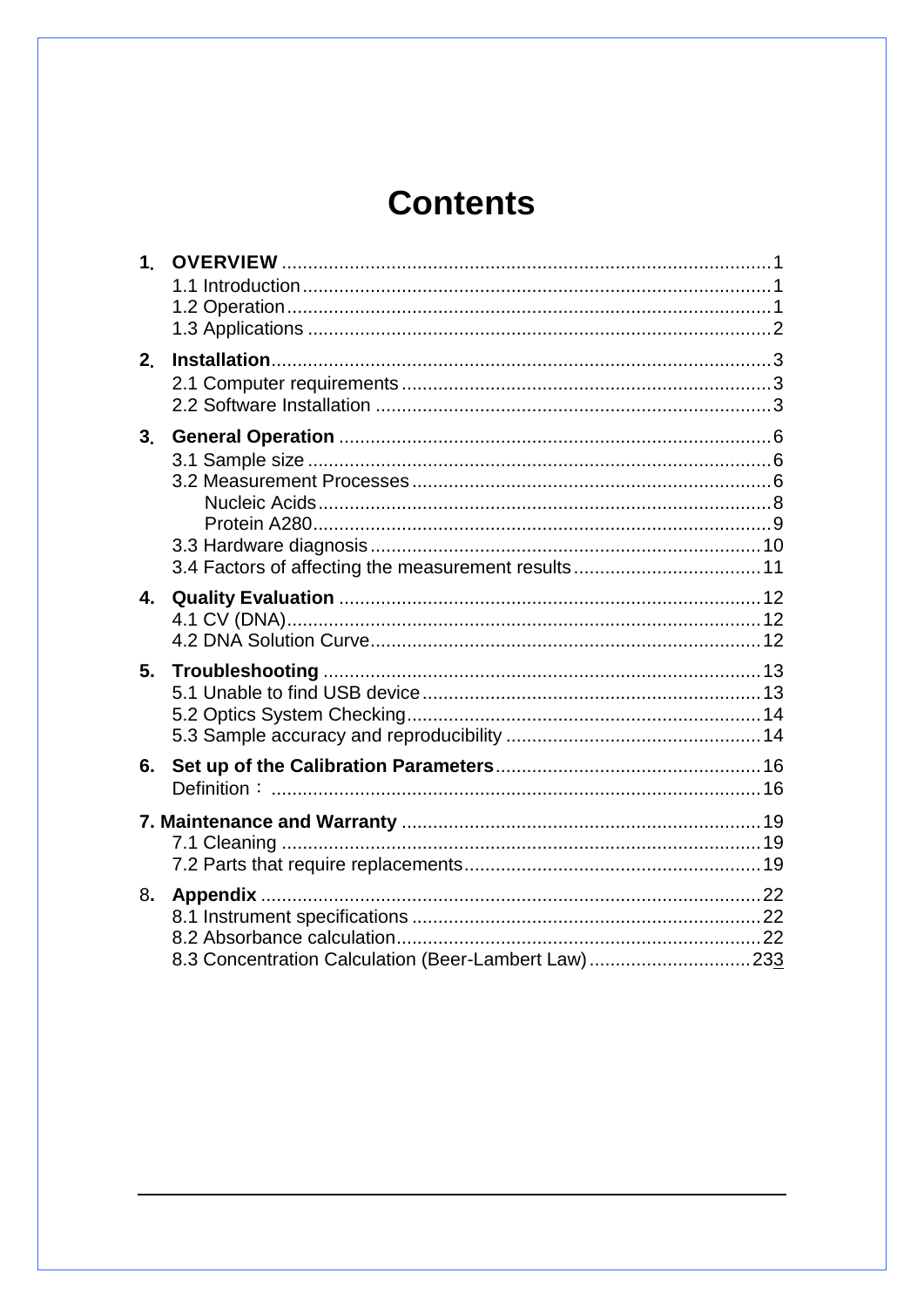# <span id="page-2-0"></span>**1**. **OVERVIEW**

### <span id="page-2-1"></span>1.1 Introduction

NAS-99 is a nucleic acid spectrophotometer that measures 1.5~ 2.5 μl samples with high accuracy and reproducibility. It utilizes a sample retention technology that employs surface tension alone to hold the sample in place. No cuvettes or capillaries or other positioning instruments is required. It's simple to operate and easy to clean by swiping with a laboratory wipe. Furthermore, NAS-99 can measure high concentration samples without dilution (50× higher concentration than a general spectrophotometer can measure).

### <span id="page-2-2"></span>1.2 Operation

Simply pipette 1.5~ 2.5μl sample onto the measurement pedestal, and then lay down the sampling arm to contact with the liquid sample. The liquid sample will bridge the gap between both optical fibers. The gap is controlled to both 1mm and 0.2mm paths. NAS-99 can automatically complete the whole measurement process within 3 seconds. The UV-LED provides the light source and a spectrometer utilizing a photoelectric cell is used to analyze the light after passing through the sample. The instrument is controlled by the software installed in a computer.







**Open Drip Drip Measure**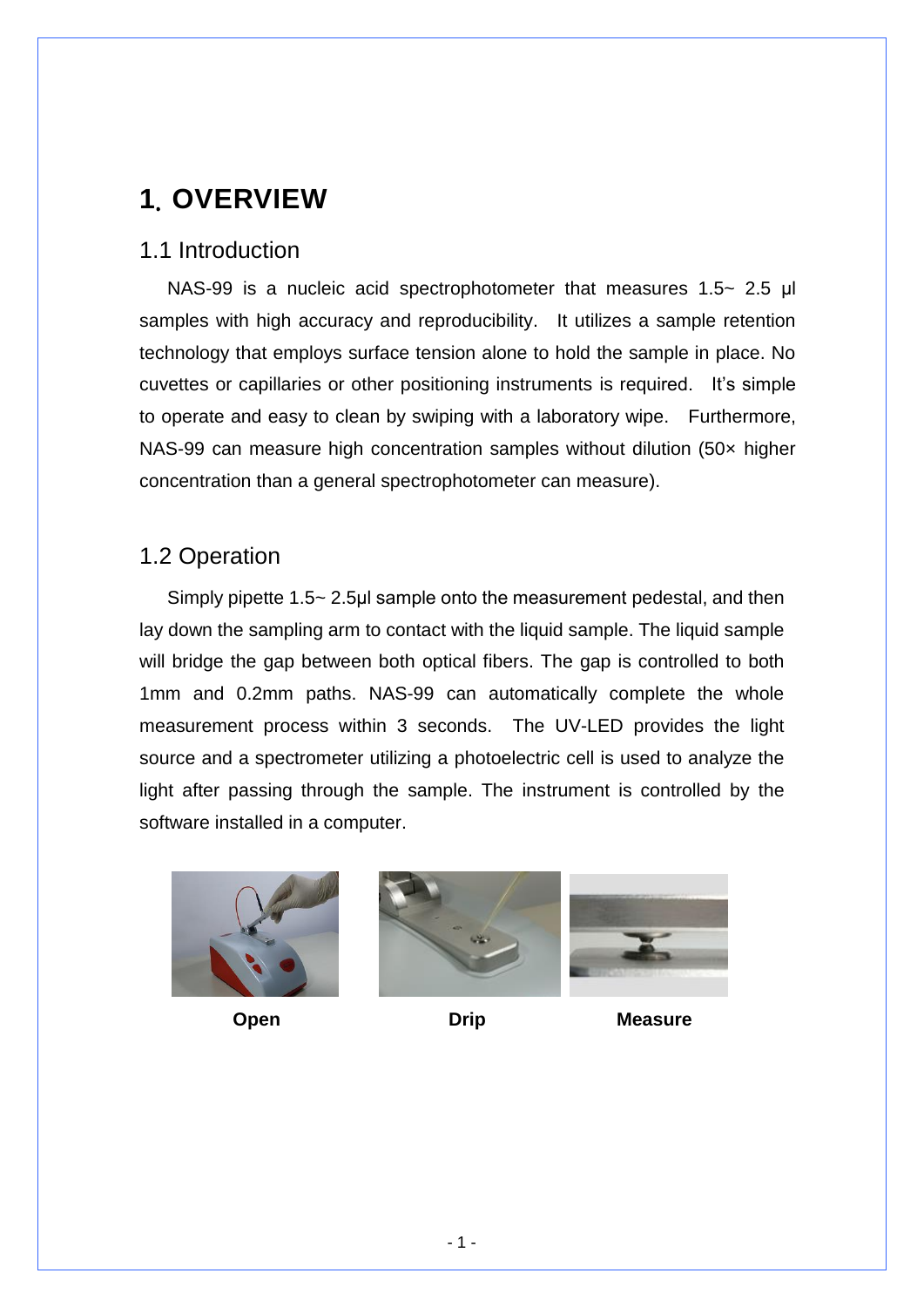### <span id="page-3-0"></span>1.3 Applications

 NAS-99 is a special spectrophotometer for nucleic acid measurement. The light source is UV-LED. The deep ultraviolet ray is the main light source, adopting 260nm and 280nm. The shallow ultraviolet ray is the reference wavelength, adopting 380nm. It can accurately measure nucleic acid samples and eliminate the influence by any kind of impurity.

 Please pay attention that the interval time between each measurement had better be more than 10~15 seconds.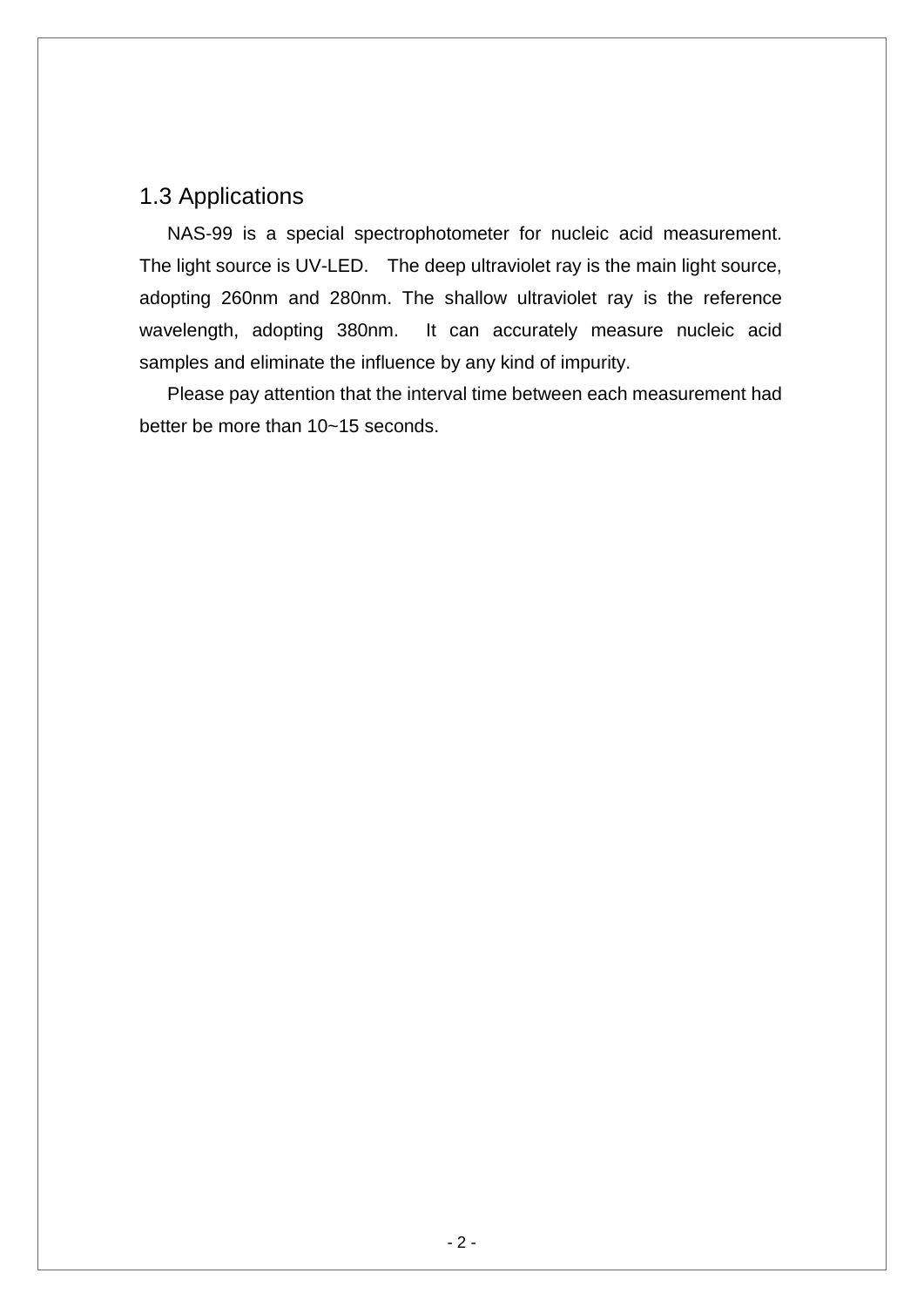# <span id="page-4-0"></span>**2**. **Installation**

### <span id="page-4-1"></span>2.1 COMPUTER REQUIREMENTS

- Operation system: Windows7 & above
- ●Office Excel 2007, 2010 & above
- USB port
- Screen

### <span id="page-4-2"></span>2.2 Software Installation

The NAS-99 software must be installed onto the computer before the USB cable is connected. The NAS-99 software is in the CD-rom provided.

**Please pay attention here. Please use "Administrator" ID to log in the Microsoft operation system.** The installation procedures are detailed as follow:

Insert the CD-rom into the CDROM unit. Copy and save the software on the CD-rom provided to the computer. Double click the "setup" program and click "OK" to continue the installation.

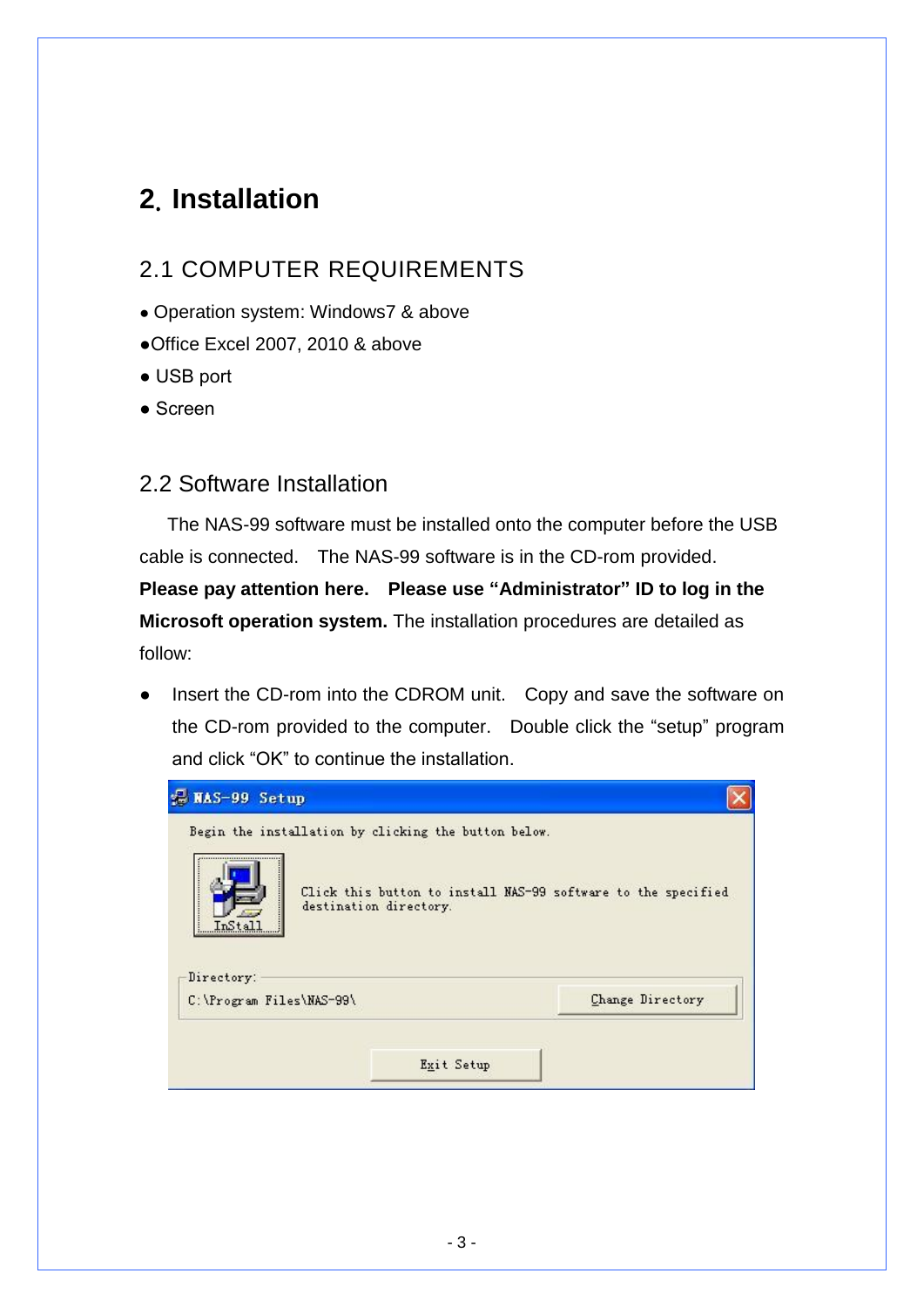● Change directory. **Please pay attention here. Because of the security control of Microsoft operation system, please install the software to non-system drive, that is, D Drive or E Drive.** 

| <b>E NAS-99 Setup</b><br>Destination File: |  |
|--------------------------------------------|--|
| C:\Program Files\NAS-99\image\min1.gif     |  |
|                                            |  |
| Cancel                                     |  |

●After installation, connect NAS-99 unit with the computer by the USB cable provided and then "Found New Hardware Wizard" should pop up on the computer screen as shown below..

| MAS-99 Setup                                |
|---------------------------------------------|
| Need to install USB to UART Bridge Driver ! |
| OK                                          |
|                                             |
|                                             |
|                                             |
|                                             |
| <i>U</i> Found New Hardware                 |
| Silicon Labs CP210x USB to UART Bridge      |
|                                             |

● Select "Install the software automatically (Recommended)". Click "Next" and the installation will be completed automatically.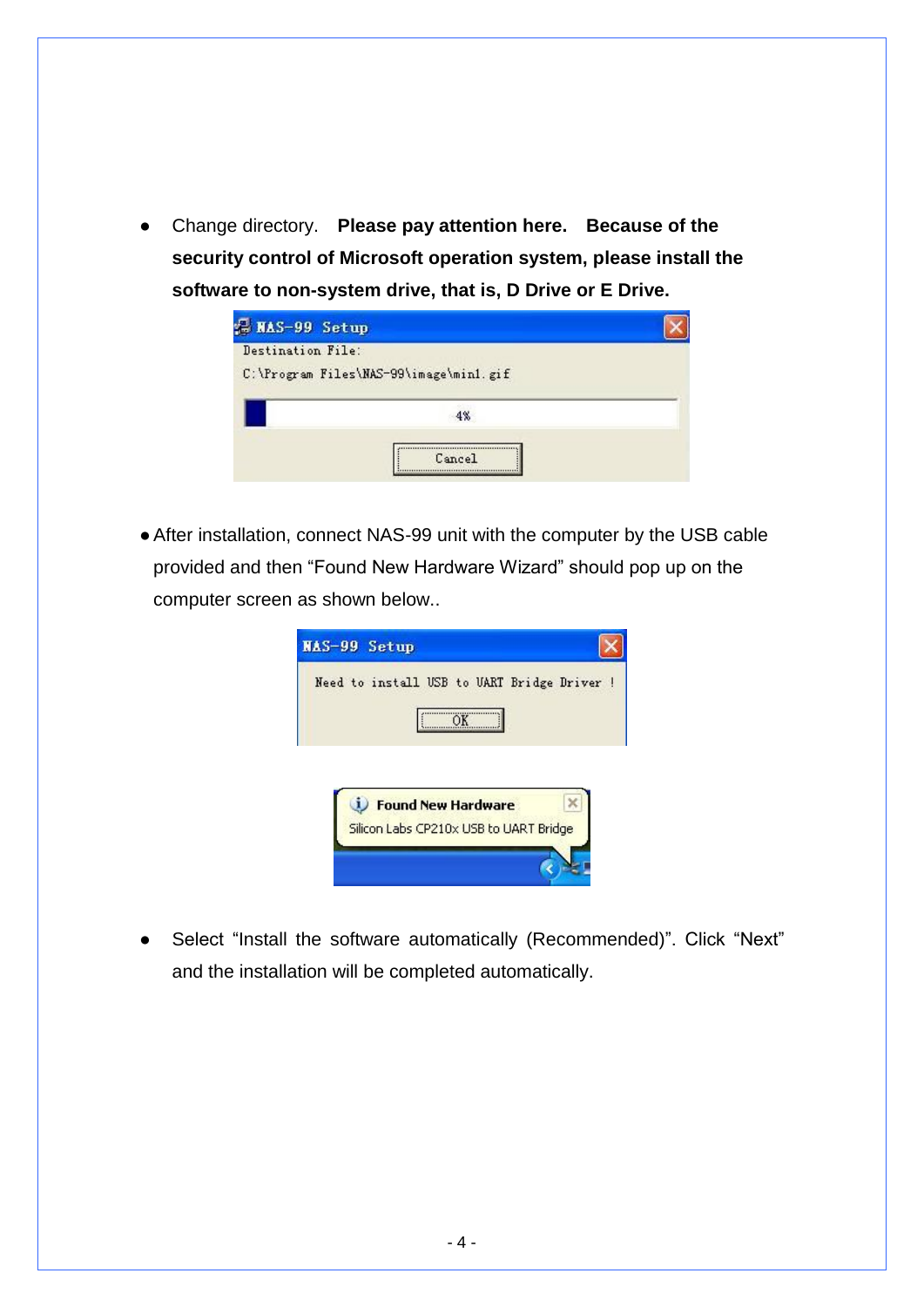| Hardware Update Wizard |                                                                                 |  |
|------------------------|---------------------------------------------------------------------------------|--|
|                        | Welcome to the Hardware Update<br>Wizard                                        |  |
|                        | This wizard helps you install software for:                                     |  |
|                        | Silicon Labs CP210x USB to UART Bridge (COM4)                                   |  |
|                        | If your hardware came with an installation CD<br>or floppy disk, insert it now. |  |
|                        | What do you want the wizard to do?                                              |  |
|                        | Install the software automatically (Recommended)                                |  |
|                        | ◯ Install from a list or specific location (Advanced)                           |  |
|                        | Click Next to continue.                                                         |  |
|                        | Next ><br>Cancel<br>< Back                                                      |  |

● Your NAS-99 should be ready for operation.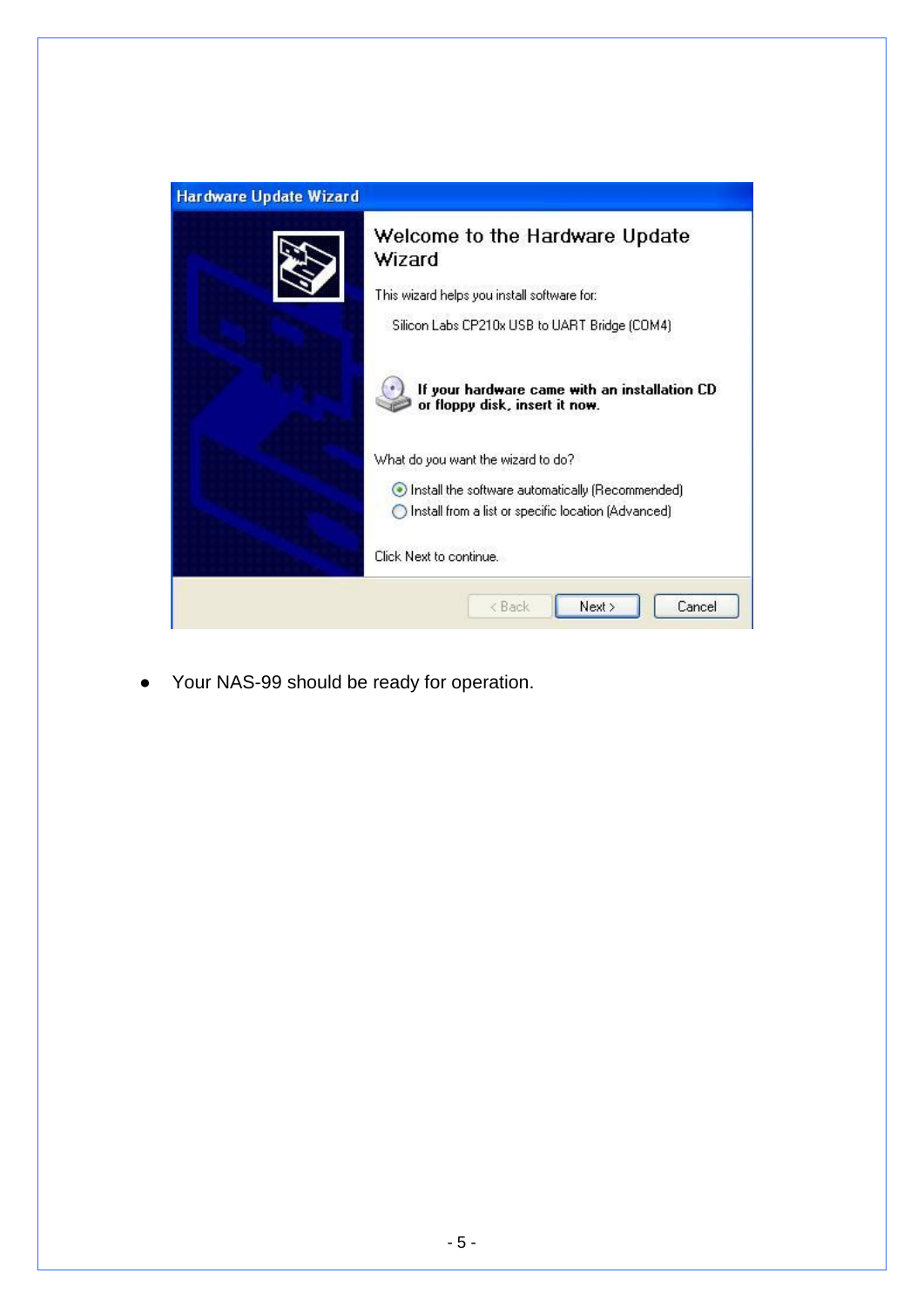### <span id="page-7-0"></span>**3**. **General Operation**

#### <span id="page-7-1"></span>3.1 Sample size

The volume of sample is not limited, though, the liquid sample must be formed and bridged between the optical fibers. 1.5~ 2.5μl is the best volume.

### <span id="page-7-2"></span>3.2 Measurement Processes

Check the connection between NAS-99 and the computer. Turn on the power on/off switch. Make sure the sampling arm is closed and then run the software. NAS-99 will perform self-check procedure.

- **Blanking**
- **·** Each time a software module is opened (initiated), the "Measure" button is inactive. A blank must first be measured before the "Measure" button becomes active.
- **·** Lift the sampling arm, then pipette 1.5~ 2.5μl of the blank sample (the buffer, solvent, or carrier liquid used with your samples) onto the measurement pedestal.
- **·** Lay down the sampling arm and make sure the solution bridges the gap between both optical fibers.
- **·** Click the button "Blank". NAS-99 will measure the solution with both 1mm and 0.2mm path lengths, and then the system will record both results automatically. No need to re-blank unless samples are in different solutions.
- **·** When the measurement is complete, open the sampling arm and wipe the blanking buffer from both pedestals using a laboratory wipe.
- Sample measurement
- **·**Type the "Sample ID" and select the "Sample Type".
- **·**For Nucleic Acid Samples : Pipette 1.5~ 2.5μl sample onto the measurement pedestal while the sampling arm is opened.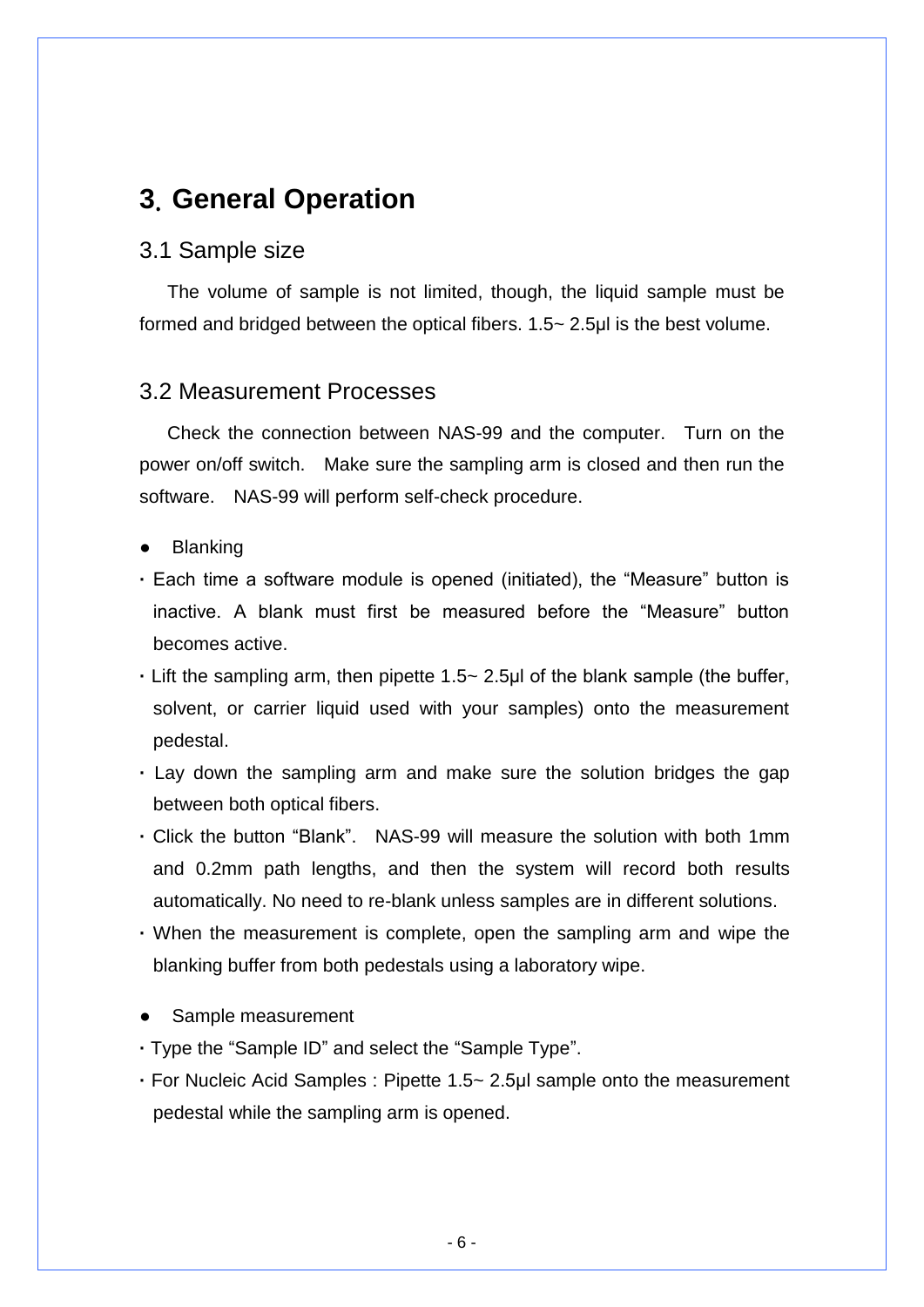- **·** For Protein Samples : It is suggested to pipette 2~4μl sample onto the measurement pedestal while the sampling arm is opened.
- **·** Lay down the sampling arm and make sure the solution bridge the gap between both optical fibers.
- **·** Click the button "Measure", and the measurement result will appear on the screen within 3 seconds.
- **·** NAS-99 will measure each sample with both 1mm and 0.2mm path lengths, and shows the appropriate data according to the sample concentration.
- **·** The system will record and autosave the measurements. The maximum number of records is 1000.
- **·** When the measurement is completed, open the sampling arm and wipe the sample from both pedestals using a laboratory wipe.
- **·** Repeat the measurement till all samples are measured. Click the button "Report" and all data would be exported into a new Excel table.



User interface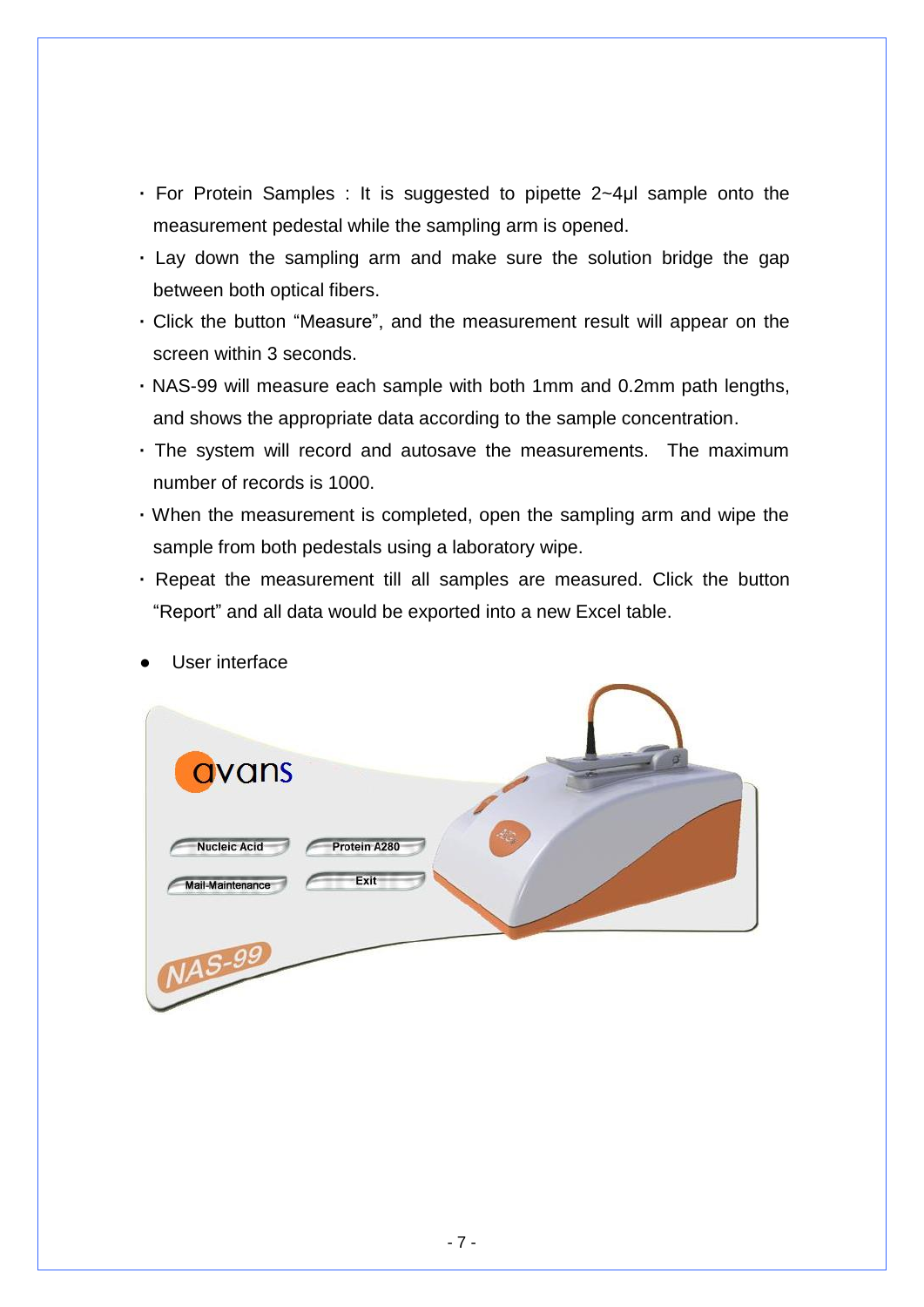| <b>Nucleic Acid</b>    | $\mathbb{X}$<br><b>Button Disable</b>      |
|------------------------|--------------------------------------------|
|                        | $\nabla$ dual wavelength spectrophotometry |
| <b>Blank</b>           | Sample ID                                  |
| Measure                | dsDNA -<br><b>Sample Type</b>              |
| <b>Report</b>          | 0<br>260Abs(10mm)                          |
| Exit                   | 0<br>280Abs(10mm)                          |
|                        | 0<br>260/280                               |
| avans<br><b>NAS-99</b> | 0 <br>ng/ul                                |
|                        |                                            |
|                        |                                            |
|                        |                                            |
|                        |                                            |
|                        |                                            |

### <span id="page-9-0"></span>*Nucleic Acids*

- Sample Volume Requirements: 1.5~ 2.5μl; 1.5μl is recommended
- Range: 0~ 60 Abs(10mm).
- Reproducibility: 0.02~ 10 Abs. ±0.02Abs

10~ 60 Abs. ±0.02%

- Concentration: ng/μl
	- dsDNA concentration= 260 nm Abs × 50
	- ssDNA concentration= 260 nm Abs × 33
	- RNA concentration= 260 nm Abs × 40
	- Other concentration= 260 nm Abs × Constant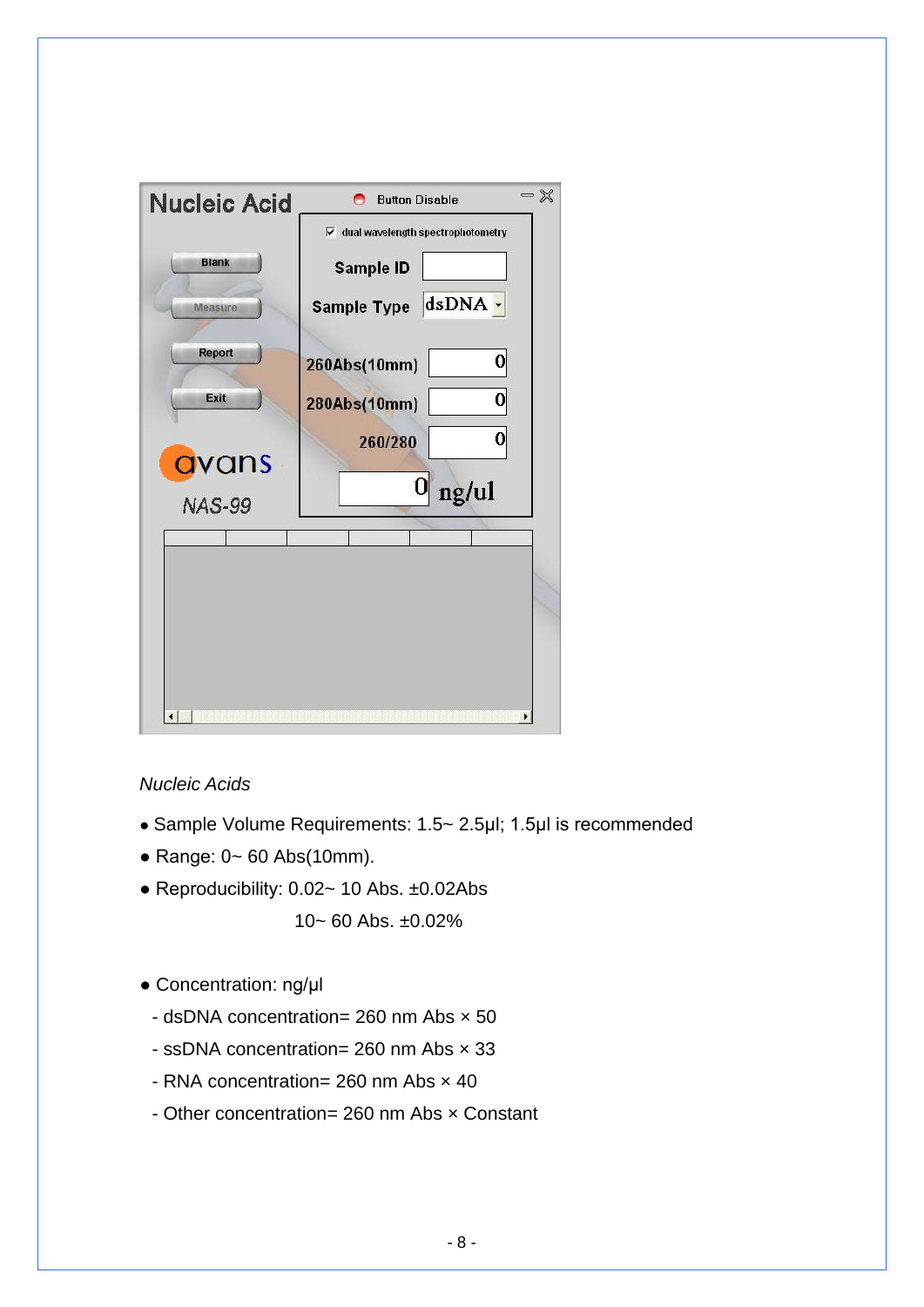

### <span id="page-10-0"></span>*Protein A280*

- Sample Volume Requirements: 1.5~ 2.5μl, a minimum of 2μl is recommended.
- $\bullet$  Range: 0~60 Abs(10mm)
- Reproducibility: 0.02~ 10 Abs ±0.02Abs  $10 - 60$  Abs  $\pm 0.02\%$
- ●Concentration: mg/ml
	- Concentration (1Abs= 1 mg/ml) = A280× 10
	- $-$  Concentration (BSA) = A280 $\times$  10/6.7
	- Concentration ( $\text{lgG}$ ) = A280 $\times$  10/ 13.7
	- Concentration (Lysozyme) = A280× 10/ 26.4
	- Other concentration=A280 × Constant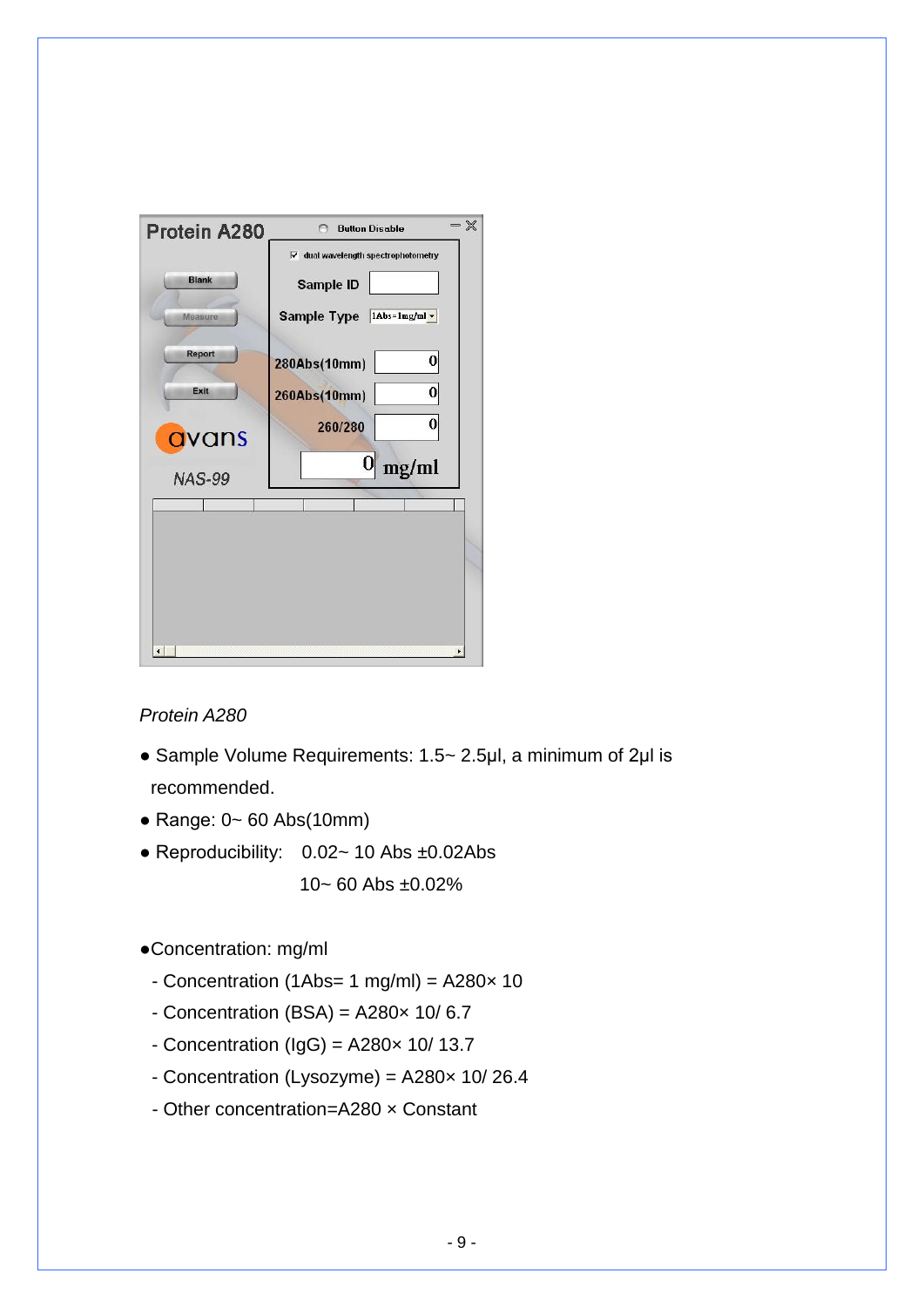### <span id="page-11-0"></span>3.3 Hardware diagnosis

Please follow the steps to proceed the hardware diagnosis. The time needs about 90 ~ 120 seconds. During the diagnosis, either the hardware or the software can't be shut down. After the diagnosis is finished, please e-mail the data to your local distributors.

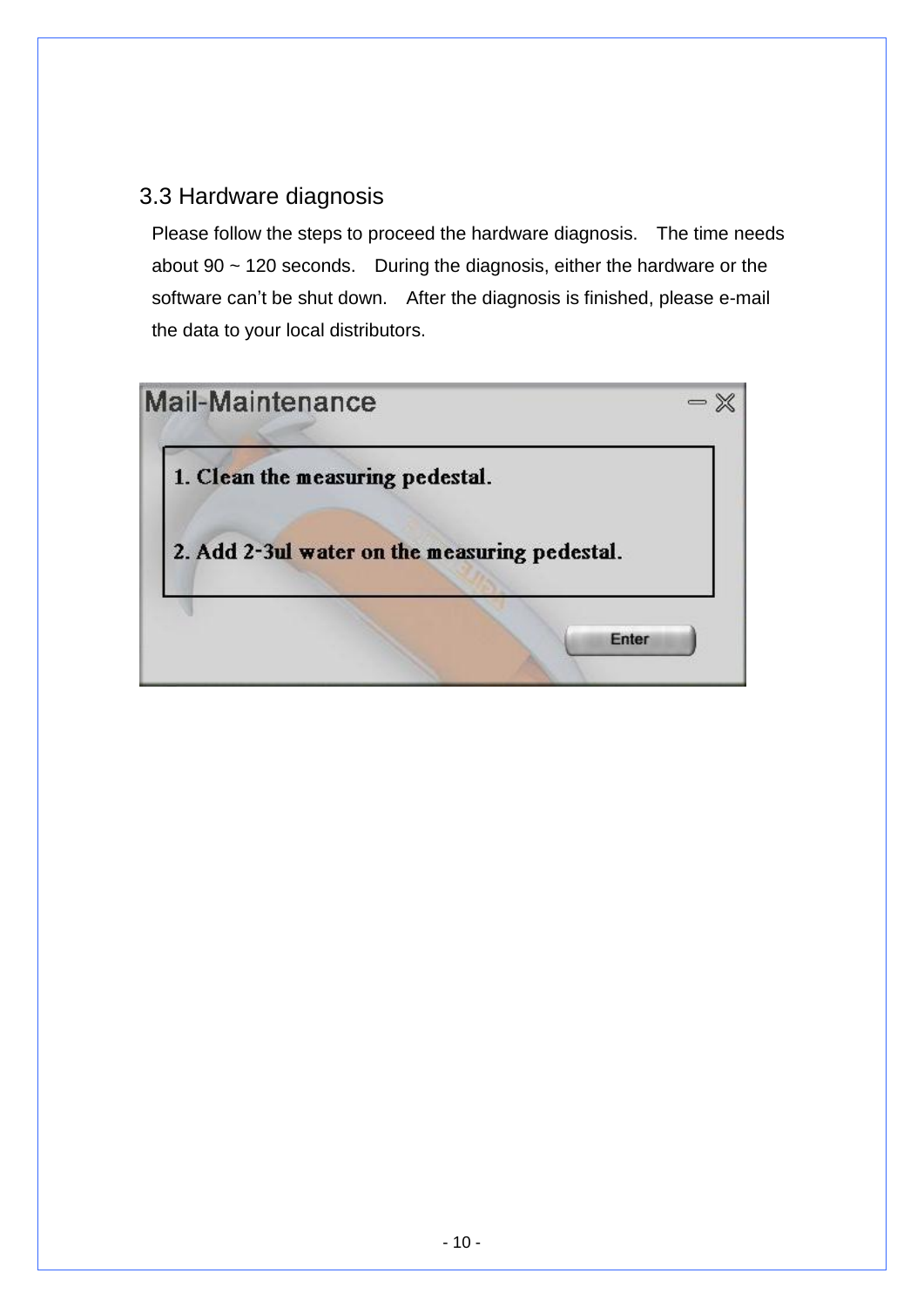### <span id="page-12-0"></span>3.4 Factors of affecting the measurement results

### Samples carryover

Any sample residue retained on the measurement platform would cause a slight error in the measurement result. Clean both pedestals with a lab wipe right after the measurement is usually sufficient to prevent sample carryover. Although generally not necessary, 2μl water aliquots can be used to clean both pedestals after particularly high concentration samples. After measuring a large number of samples, however, it is recommended that the areas around the upper and lower pedestals should be cleaned thoroughly.

### Samples homogeneity

Samples in un-homogeneous solution, particularly when using small volumes, would cause significant deviation in data generated by using all measurement technologies including spectrophotometer.

### **Effect of evaporation**

Evaporation of the sample during the measurement would account for 1- 2% increase in sample concentration. Highly volatile solvents, such as hexane, would likely evaporate before the completion of measurement. Less volatile solvents such as DMSO can be used successfully.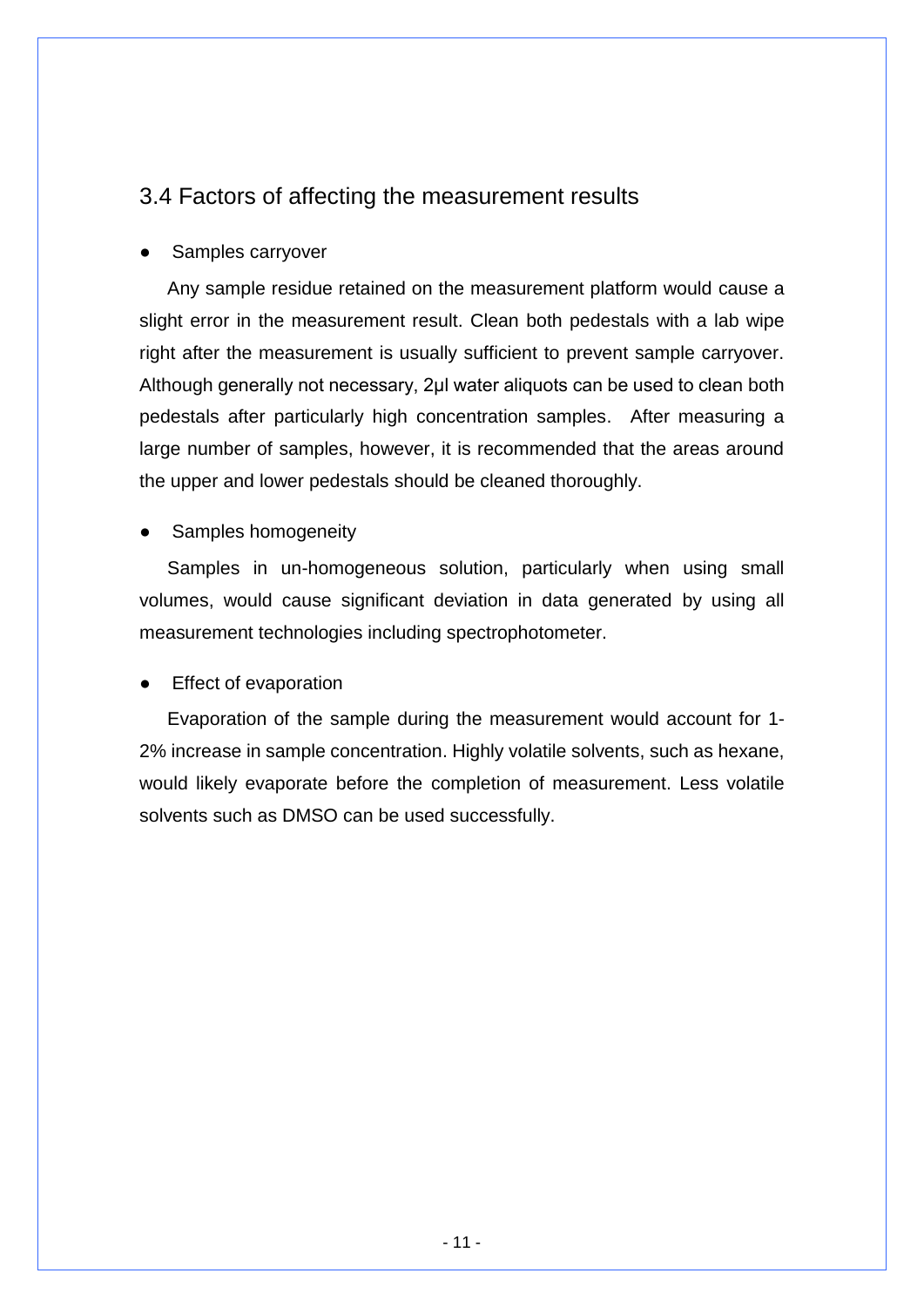# <span id="page-13-0"></span>**4. Quality Evaluation**

# <span id="page-13-1"></span>4.1 CV (DNA)

| <b>Times</b>                                                | Abs260 |  |
|-------------------------------------------------------------|--------|--|
|                                                             | 4.367  |  |
| 2                                                           | 4.455  |  |
| 3                                                           | 4.384  |  |
| 4                                                           | 4.426  |  |
| 5                                                           | 4.392  |  |
| 6                                                           | 4.443  |  |
|                                                             | 4.371  |  |
| 8                                                           | 4.376  |  |
| 9                                                           | 4.326  |  |
| 10                                                          | 4.427  |  |
| $\bigcap_{i=1}^{n}$ $\bigcap_{i=1}^{n}$ $\bigcap_{i=1}^{n}$ |        |  |

CV=0.014472

### <span id="page-13-2"></span>4.2 DNA Solution Curve



SD: 0.00627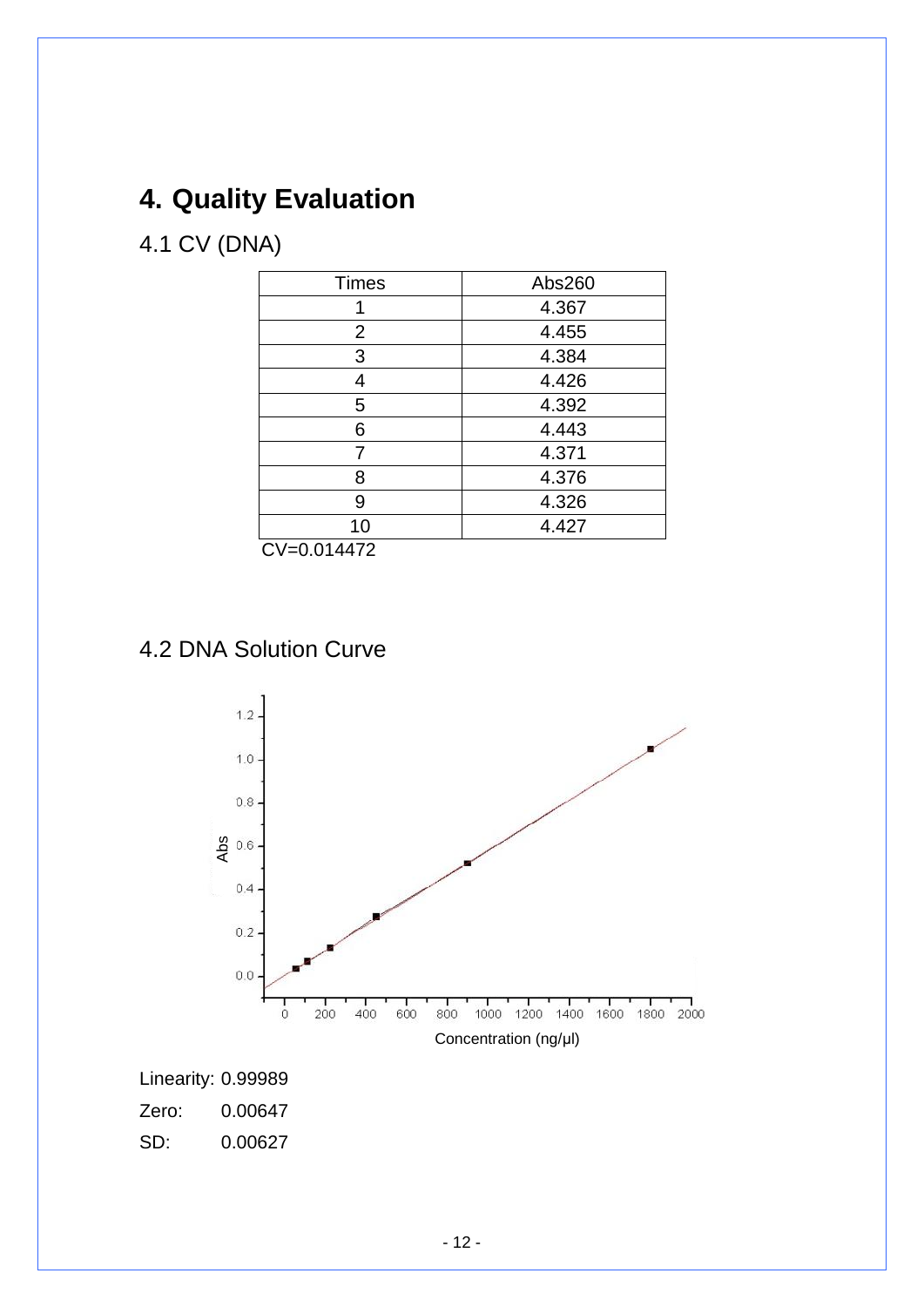# <span id="page-14-0"></span>**5. Troubleshooting**

NAS-99 will self-check whenever NAS-99 is turned on. If some errors are caused, the software will report, including "Unable to find device" and "Optic signal error".

### <span id="page-14-1"></span>5.1 Unable to find USB device



This error might appear upon software startup and usually indicates that the USB cable is not properly connected or the software is not installed properly. Please follow the following steps to double check.

- Check the USB cable, and ensure that it is plugged into both the computer and the NAS-99.
- Check if the connection of the computer's COM option(NAS-99) under the "system property/hardware/device manager" is normal or not.
- Pull out the USB cable from the computer's USB port and re-plug in.
- Install NAS-99 in another computer to rule out a faulty USB hub/port on the original computer and then run the software. If same thing happens, please contact your local distributors.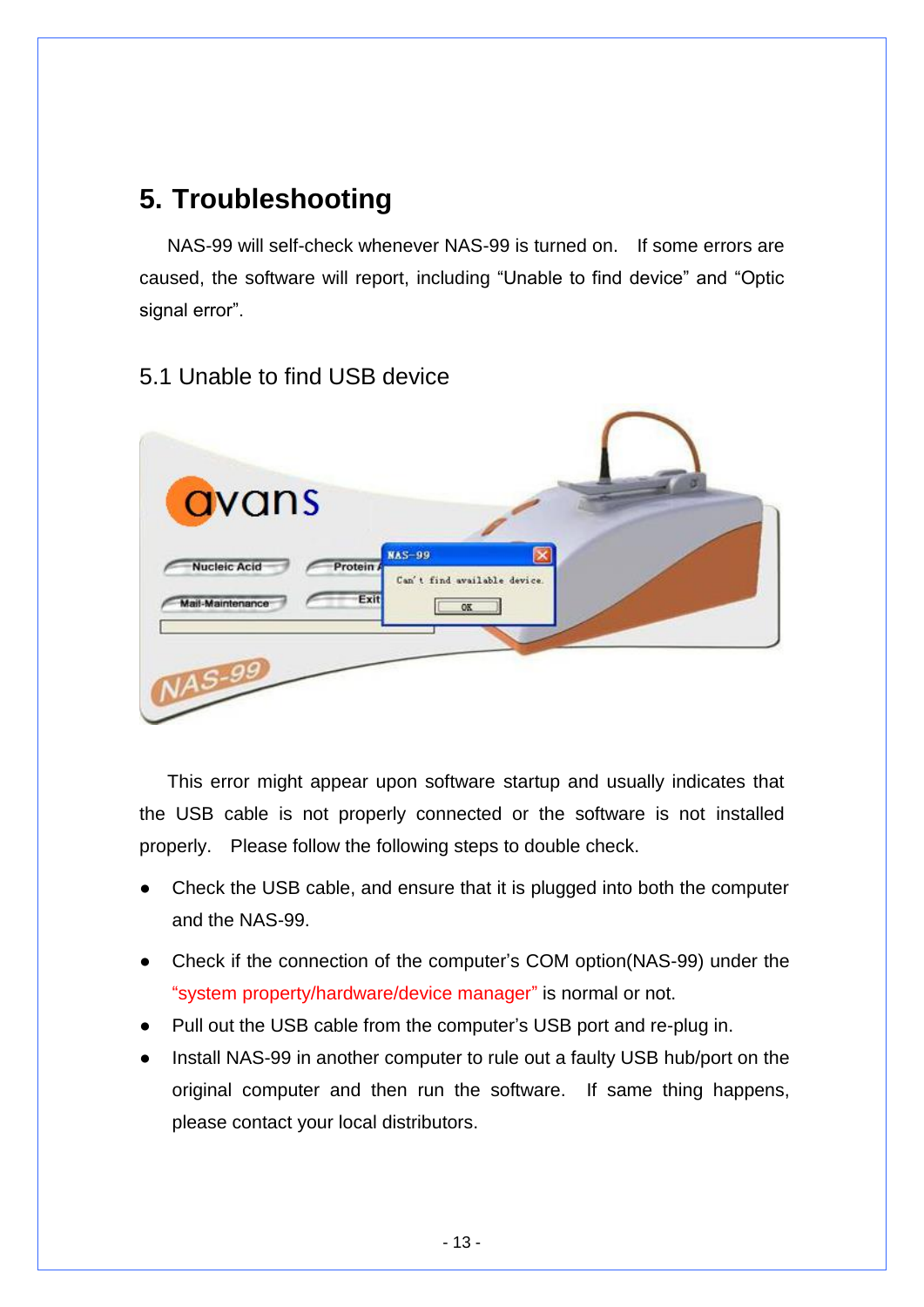### <span id="page-15-0"></span>5.2 Optics System Checking

If the pop-up message "Optic signal error" appears when the NAS-99 is self checking, the error could be due to the following reasons:

- The life time of the UV-LED has been exhausted.
- The fiber is broken.
- The sample arm is open. It must be closed.
- The position of source fiber and receiving fiber is not aligned.

Please contact your local distributors.

### <span id="page-15-1"></span>5.3 Sample accuracy and reproducibility

If the results are seemingly inaccurate or not reproducible, the reasons could be sample or aliquot non-homogeneity, or liquid column breakage. It may be helpful to try the following to ensure representative results:

- Make sure the sampling surfaces are clean before starting the software module. A dirty sample pedestal can cause erroneous absorbance (even negative values) and signal saturation. It is always a good practice to clean the surfaces with de-ionized water to remove any residue.
- The liquid column breakage can cause an abnormity result. The sufficient samples (1.5~ 2.5 μl) can insure the liquid column is intact. To troubleshoot, pipette some de-ionized water onto the bottom pedestal, and lower the upper pedestal into the solution and let it sit for approximately 2 to 3 minutes. Wipe with a clean lab wipe to dry both pedestals. Fold a clean dry lab wipe over several times to increase its thickness. Press the lab wipe firmly down on the lower pedestal and "rub" the pedestal with a folded lab wipe very aggressively at least 15- 20 times.
- Heat DNA samples to 55°C and vortex before measurement. Due to the small volumes required by the NAS-99, it is extremely important to ensure that the sample being measured is homogeneous. Field experience has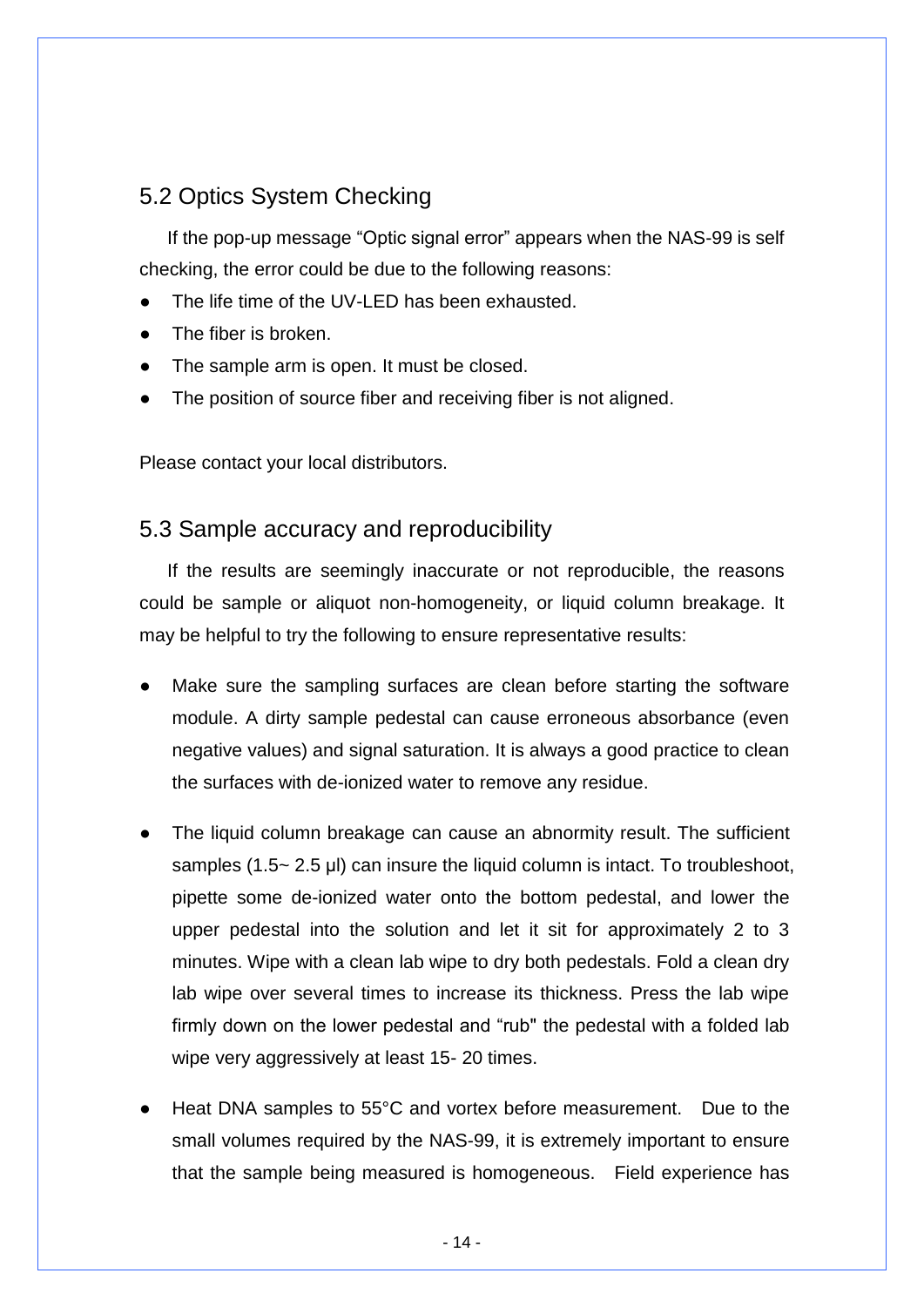shown that samples containing large molecules such as genomic or lambda DNA are particularly susceptible to this phenomenon.

**Note:** Larger volumes used by cuvette-based spectrophotometers will minimize or mask the effect of sample non-homogeneity.

- Confirm that reference (blank) solution and solvent are the same material. Buffers often absorb in the UV range. Therefore, it is critical to blank the instrument with exactly the same material that the sample is suspended in.
- Confirm that your sample is not too dilute. Measuring samples at or near the detection limit (10~ 3000 ng/μl dsDNA) will result in measurements that can vary in a significant amount. Refer to the applicable measurement range of the application module that you are using.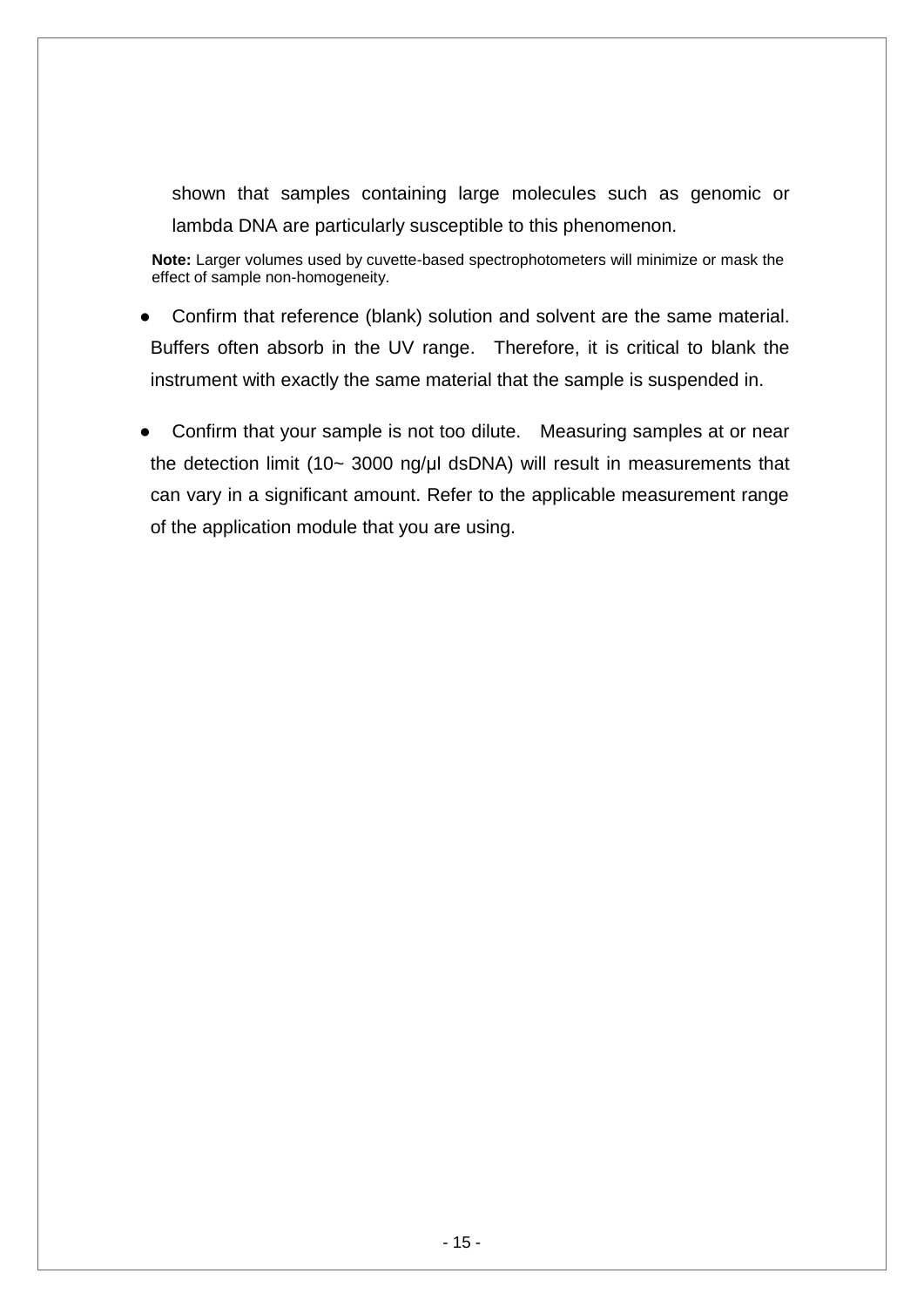# <span id="page-17-0"></span>**6. Set up of the Calibration Parameters**

Please open the CPSetting.exe in the NAS-99 installation directory. It can be used to modify and edit the absorbance calibration parameters and thus obtain more accurate measurement values.

#### <span id="page-17-1"></span>DEFINITION:

The Beer-Lambert equation is used to correlate the calculated absorbance with concentration:

$$
A = E * b * c
$$

Where **A** is the absorbance represented in absorbance units (A), **E** is the wavelength-dependent molar absorptivity coefficient (or extinction coefficient) with units of liter/mol-cm, **b** is the path length in cm, and **c** is the concentration of sample in moles/liter or molarity (M). To edit the calibration parameter of NAS-99, K, is equivalent to editing the value, b, in the above formula so as to get more accurate A value.



K1 is the calibration parameter of low absorbance value (smaller than or equal to 10Abs(10mm)). It is recommended to use 4~8Abs(10mm) standard sample or so for calibration, e.g., double strand DNA 250ng/ul. K2 is the calibration parameter of high absorbance value (bigger than 10Abs (10mm)). It is recommended to use 20~40Abs (10mm) standard sample or so for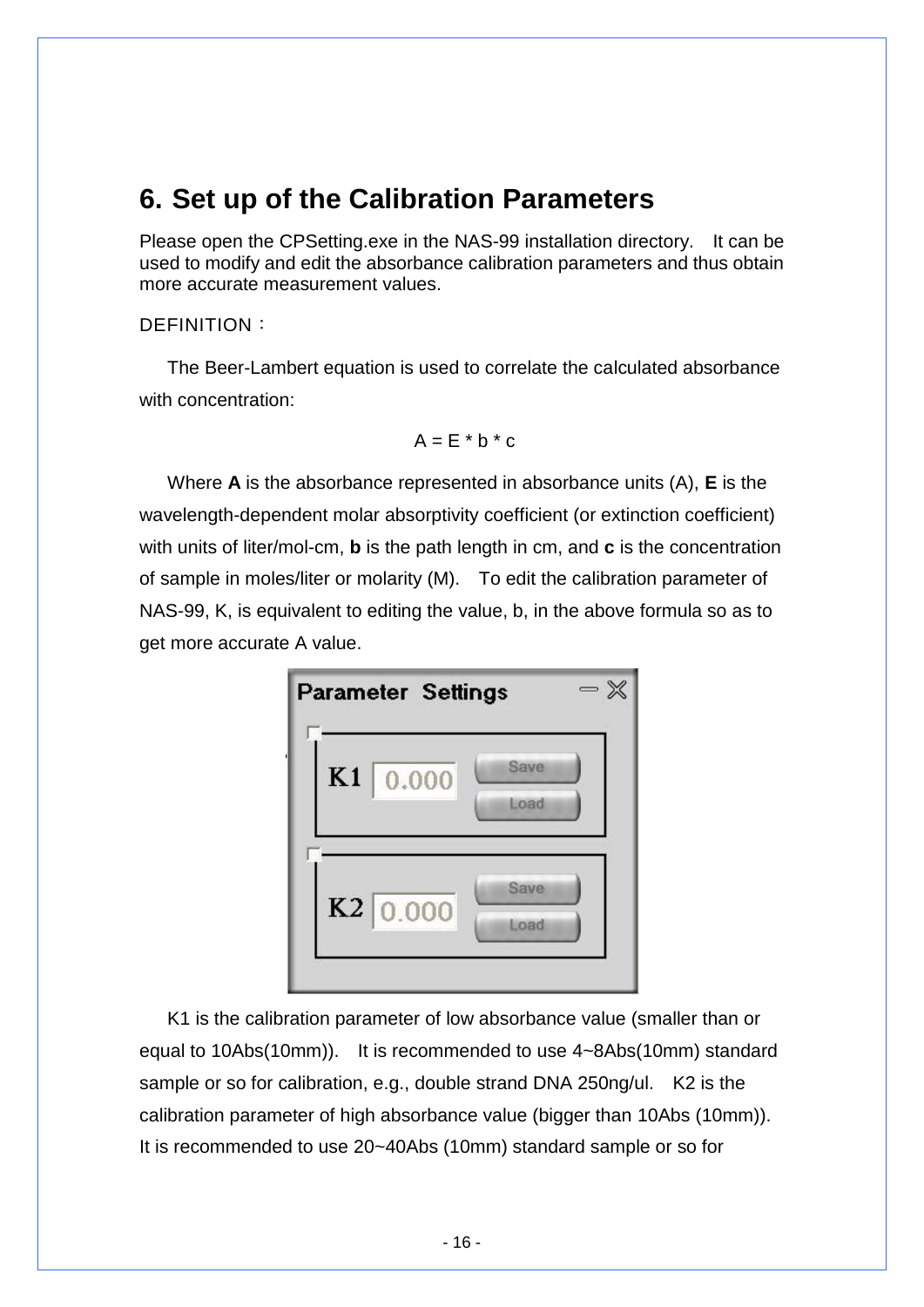calibration, e.g., double strand DNA 1000ng/ul). When you click "load" icon, you can find the original parameter for this NAS-99.



For example, when NAS-99 is used to measure certain standard sample and the real sample value is 100, however, the measured value is 80, lower then 100. Then the user can change the calibration parameter to 100/80=1.25.

Note: Because the calibration parameters of each NAS-99 are all different, please do take into account the original K parameter before editing the K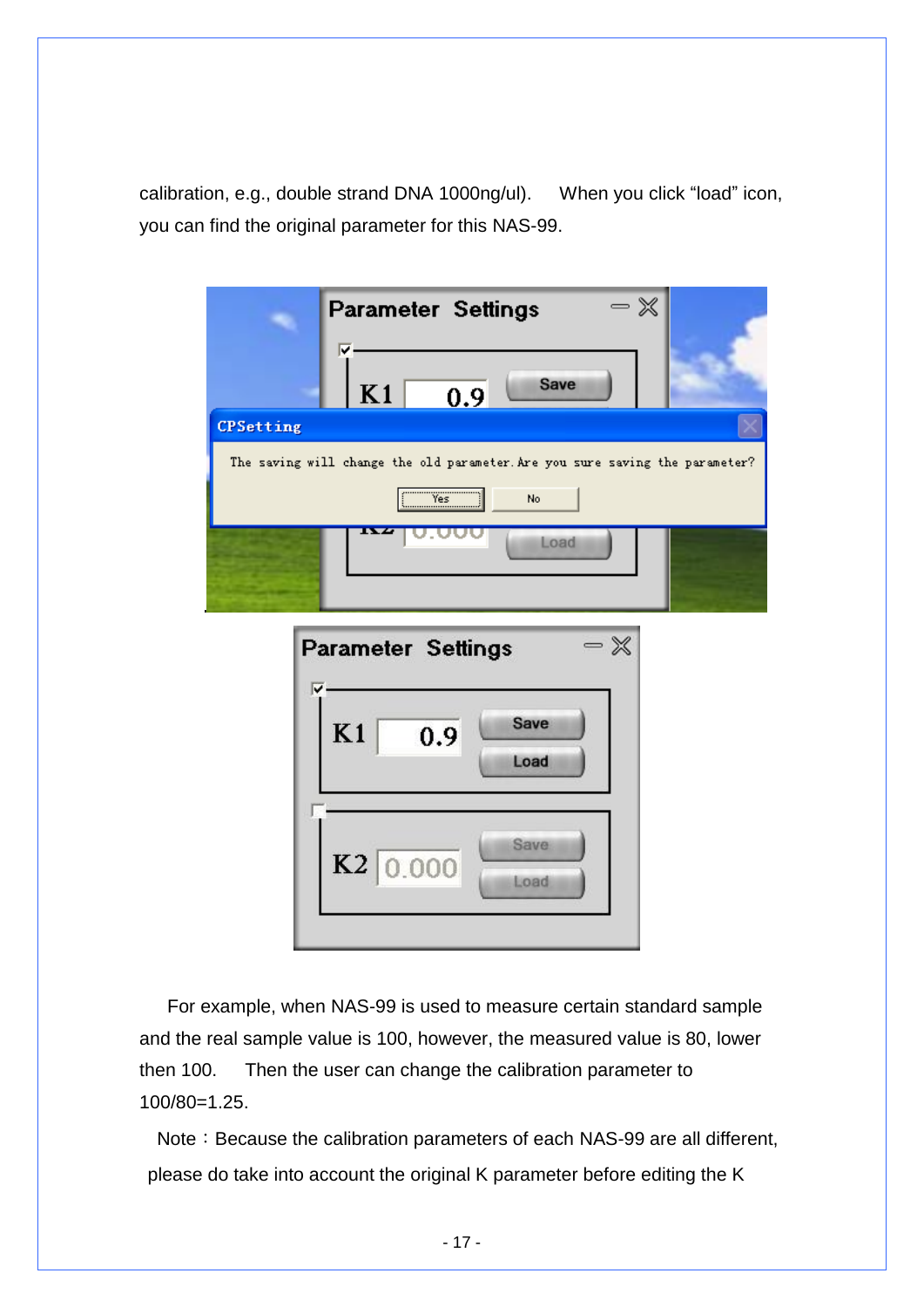parameter. Taking the above case for example, if the original K parameter is 0.9, then the new K parameter should be  $0.9*100/80 = 1.125$ .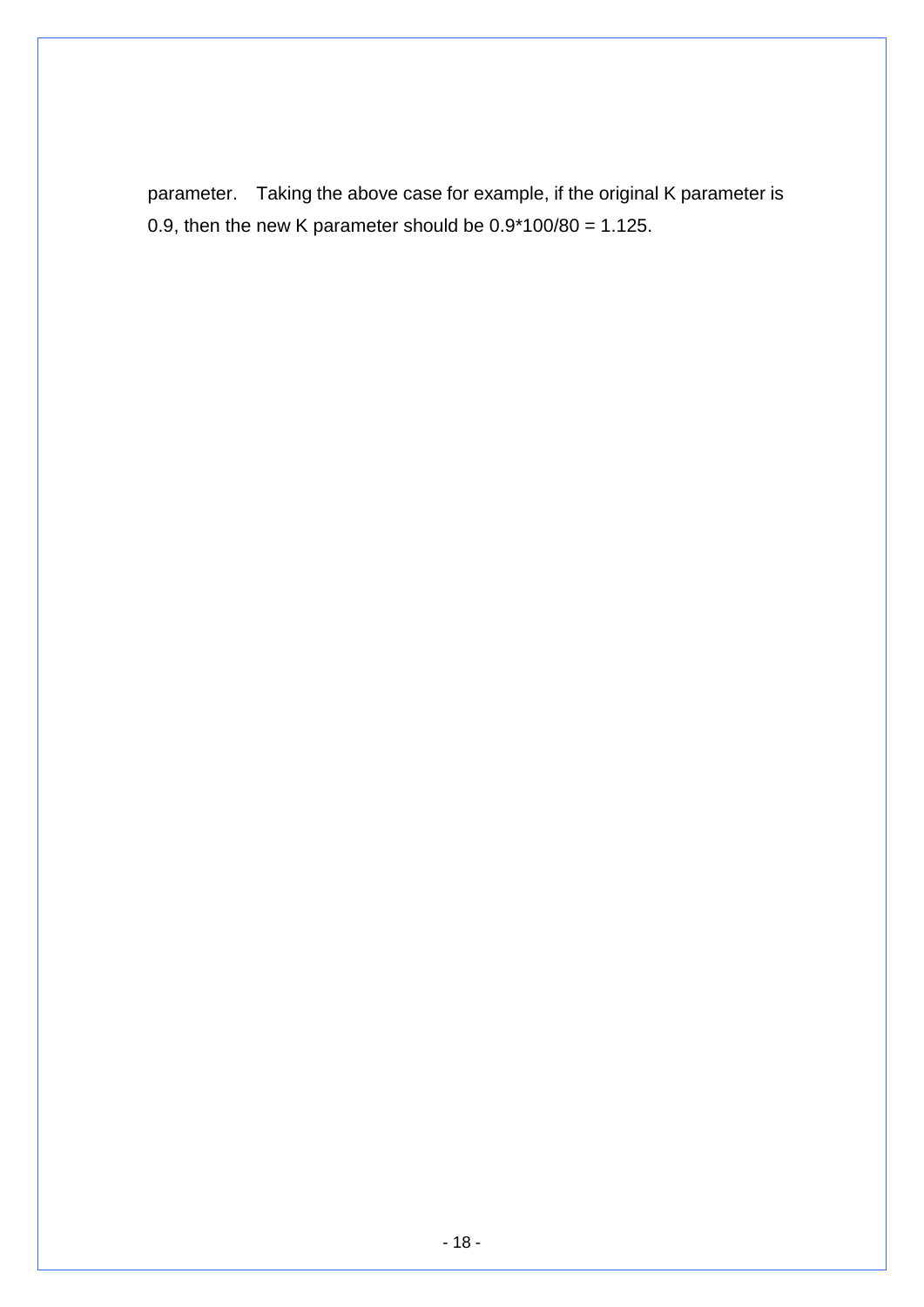## <span id="page-20-0"></span>**7. Maintenance and Warranty**

### <span id="page-20-1"></span>7.1 Cleaning

To prevent sample carryover, the most important thing is to keep the sampling arm and measurement pedestal clean. Upon completing each sample measurement, wipe the sample from both the sampling arm and measurement pedestal simply using an ordinary dry laboratory wipe. A final cleaning of both pedestals with de-ionized water is also recommended after the user's last measurement.

### <span id="page-20-2"></span>7.2 Parts that require replacements

In general, the only part that should periodically require replacement is the lamp source (UV-LED). The UV-LED can theoretically last 20,000 hours. There is no way to test the UV-LED to confirm its remaining life. When the UV-LED fails, the light output will become very erratic or stop altogether. Please contact your local distributor if this happens.

### 7.3 **Warranty Terms**

Products are supplied for research use only. The Manufacturer warrants the Products are free from defects in material and manufacture and conform to the specifications at the time of shipment. Subject to verification by The Manufacturer, if any Product fails to conform to the specifications or any defect in material or manufacture appears: 1) for Products which are scientific instruments within 13 months from the date of shipment; and 2) for related Consumable Products, modules and parts within 30 days from the date of shipment, The Manufacturer's entire liability and Customer's exclusive remedy shall be, at The Manufacturer's sole discretion, the repair or replacement of the defective Products.

### **7.4 Limitations to Warranty**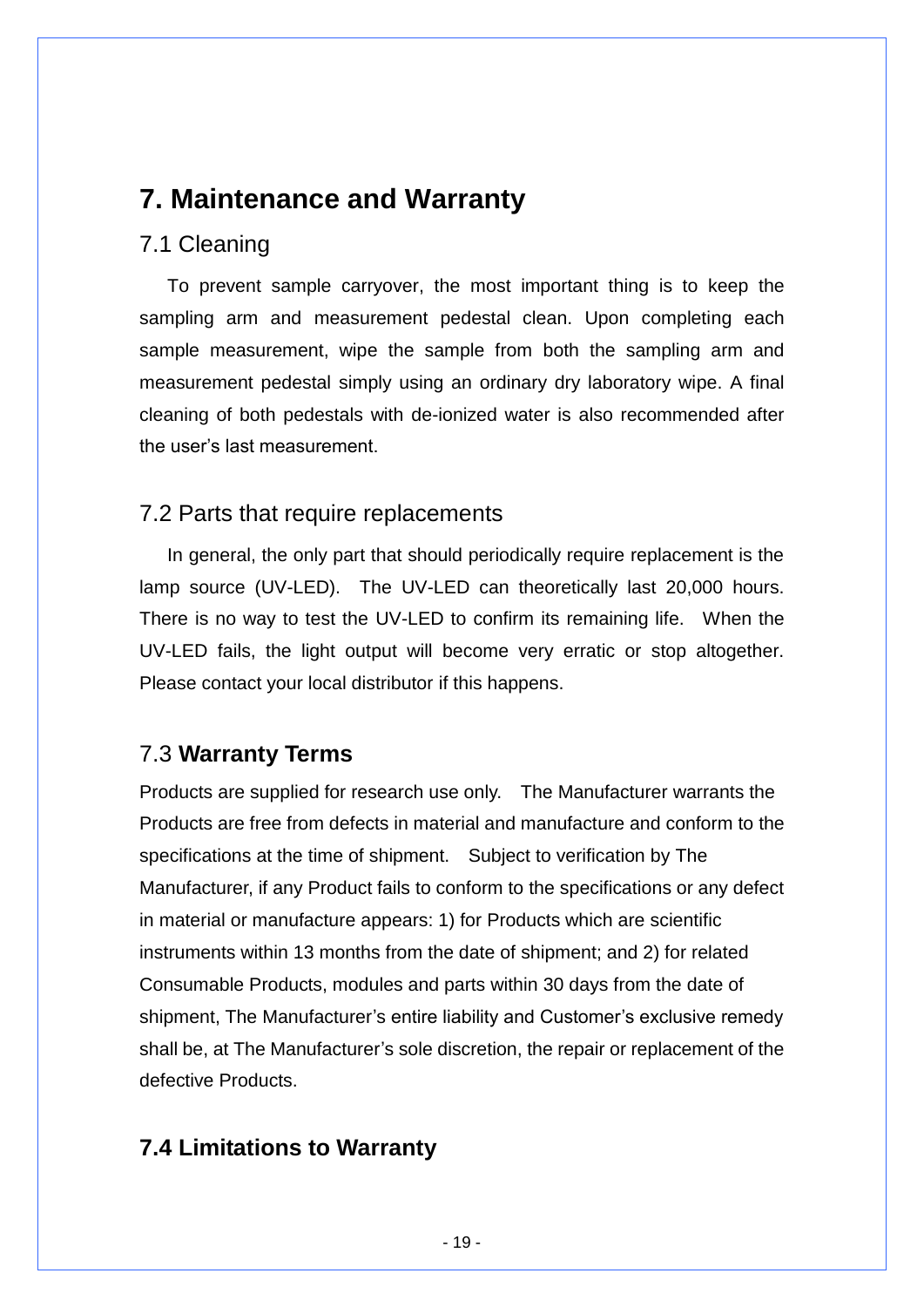Unless a separate service plan is purchased, all regularly scheduled maintenance and repairs during the Warranty term shall be the responsibility of Customer. This warranty does not cover any damage to Products due to misuse, improper site selection, and maintenance or operation by Customer or any others which is contrary to recommended instructions and design parameters for the Products. This warranty does not cover damage or defects resulting from repair or relocation of the Products by anyone other than an Avans representative. After the initial installation of the Products any post installation realignment, readjustment, re-cleaning, or recalibration, unless due to defects in material or workmanship, are the responsibility of Customer. Certain items which are refurbished or otherwise reconditioned are also excluded from the terms of this warranty. This warranty does not cover any damage due to accidents, vandalism, fire, flood, other environmental factors or any other Force Majeure. If you have questions regarding warranty coverage, please contact your local supplier. The warranty further excludes items supplied by third party manufacturers, such as computers and related software. Customer is responsible for any modifications to the computers or software including, but not limited to: interfacing or networking; unauthorized hardware modifications; repartitioning or reformatting of the hard drive; installation or modification of additional or new hardware; and installation or reinstallation of new or existing computer operating systems or service packs.

THIS WARRANTY IS MADE IN LIEU OF ALL OTHER WARRANTIES, EXPRESS OR IMPLIED, INCLUDING BUT NOT LIMITED TO THE IMPLIED WARRANTY OF MERCHANTABILITY OR FITNESS FOR A PARTICULAR PURPOSE; ANY IMPLIED WARRANTY ARISING OUT OF A COURSE OF DEALING OR OF PERFORMANCE, CUSTOM OR USAGE OF TRADE; OR ANY IMPLIED WARRANTY AGAINST PATENT INFRINGEMENT.

UNDER NO CIRCUMSTANCES SHALL THE MANUFACTURER BE LIABLE FOR DAMAGES OF ANY KIND, INCLUDING WITHOUT LIMITATION,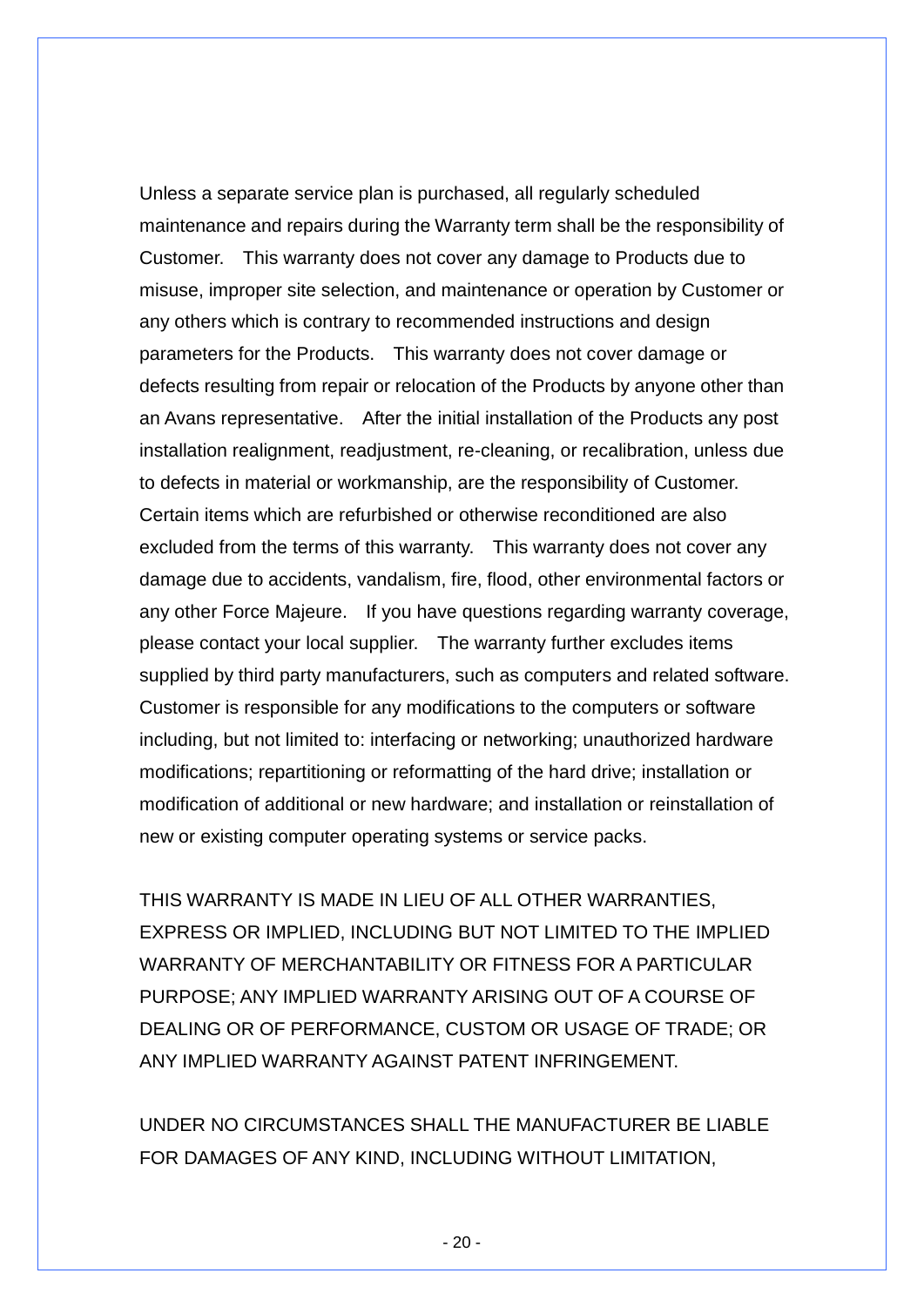DIRECT, INDIRECT, INCIDENTAL, SPECIAL OR CONSEQUENTIAL DAMAGES (INCLUDING, BUT NOT LIMITED TO, LOSS OF PROFITS, REVENUE OR BUSINESS) RESULTING FROM OR IN ANY WAY RELATED TO THE PRODUCTS.

These limitations apply regardless of whether such damages are sought based on breach of contract, negligence, strict liability in tort, or any other legal theory. The liability of The Manufacturer relating to any order by Customer shall in no event exceed the total amount of the payments received by The Manufacturer relating to such order.

By placing their order, Customers represent and warrant that they and their employees and agents shall comply with all applicable laws, ordinances, regulations and codes in handling, storage and use of Products and shall indemnify and hold harmless The Manufacturer from any claims, rights or causes of action related thereto, or to Customer's failure act in accord with these terms and warranties.

While information and data presented are accurate and reliable to the best of The Manufacturer's information and belief, The Manufacturer does not guarantee the accuracy of any information and data, nor do we represent that reliance upon such information and data will ensure compliance with any applicable laws and regulations.

The Manufacturer reserves the right to alter these terms and conditions at any time and without notice to Customer. Any variance of these terms is not valid unless it is in writing and signed by an officer or other authorized representative of The Manufacturer.

**The warranty is void if The Product has been abused or misused or if repairs have been attempted by unauthorised persons.**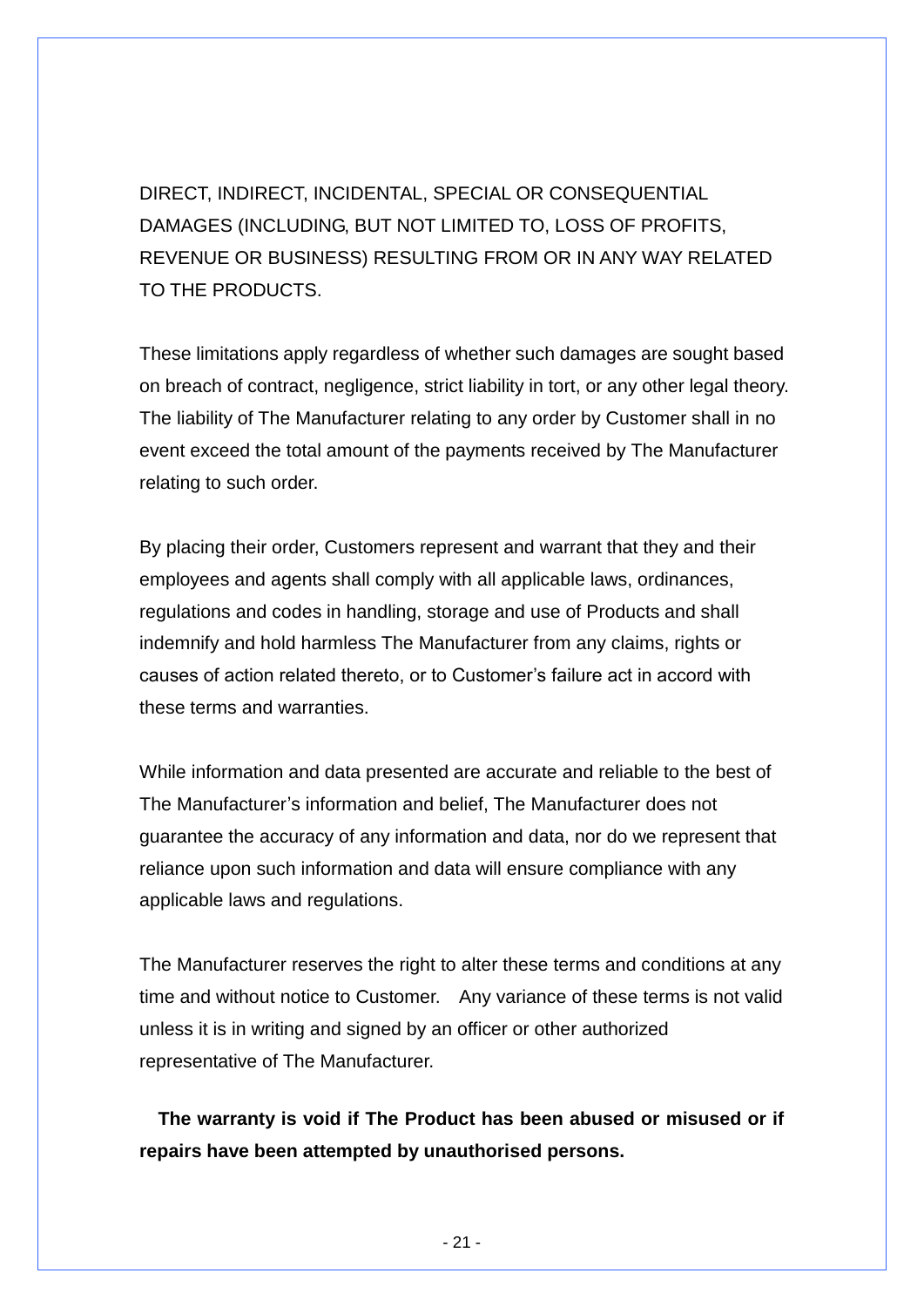# <span id="page-23-0"></span>8**. Appendix**

<span id="page-23-1"></span>8.1 Instrument specifications Long path length: 1mm Short path length: 0.2mm (for high concentration measurement) Sample size requirement: 1.5-2.5 μl Light source: UV-LED Detector : photodiode Wavelength range: 260nm, 280nm, 380nm Wavelength accuracy: 2nm Absorbance precision: 0.001 Abs Absorbance accuracy: 0-0.2 Abs ±0.002 10-60Abs ±0.02% Absorbance range: 0.02-60Abs(10mm equivalent Abs) Measurement cycle time: within 3 seconds Dimension: 20 cm X 15 cm x 12 cm Sample pedestal material of construction: 303 stainless steel Optical fiber cable material of construction: quartz Operating voltage: 5V Operation power consumption: 0.5W Standby power consumption:< 1W Maximum power output: 40W Detection Limit: 5ng/ul~3000ng/ul (dsDNA)

### <span id="page-23-2"></span>8.2 Absorbance calculation

When the NAS-99 Spectrophotometer is "blanked", a spectrum is taken of a reference material (blank) and stored as an array of light intensity by wavelength. When a measurement of a sample is taken, the intensity of light that has transmitted through the sample is recorded. The sample intensity  $(I_{\text{sample}})$  along with the blank intensity  $(I_{\text{blank}})$  are used to calculate the sample absorbance (Abs) according to the following equation: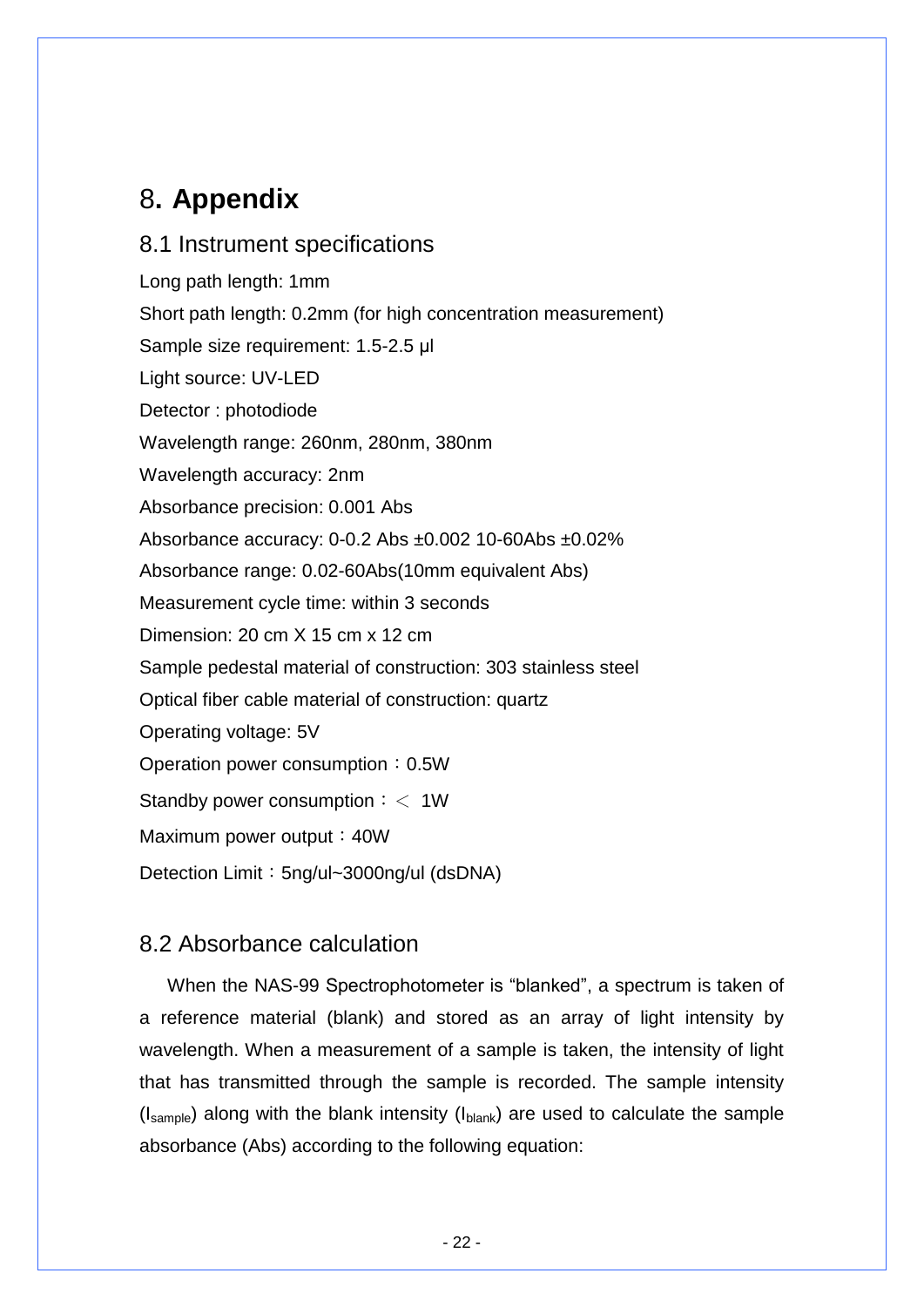$$
Abs = -log\left(\frac{I_{\text{sample}}}{I_{\text{blank}}}\right)
$$

Thus, the measured light intensity of both the sample and of the blank are required calculating the absorbance at a given wavelength.

### <span id="page-24-0"></span>8.3 Concentration Calculation (Beer-Lambert Law)

The Beer-Lambert equation is used to correlate the calculated absorbance with concentration:

$$
A = E * b * c
$$

Where **A** is the absorbance represented in absorbance units (A), **E** is the wavelength-dependent molar absorptivity coefficient (or extinction coefficient) with units of liter/mol-cm, **b** is the path length in cm, and **c** is the concentration of sample in moles/liter or molarity (M).